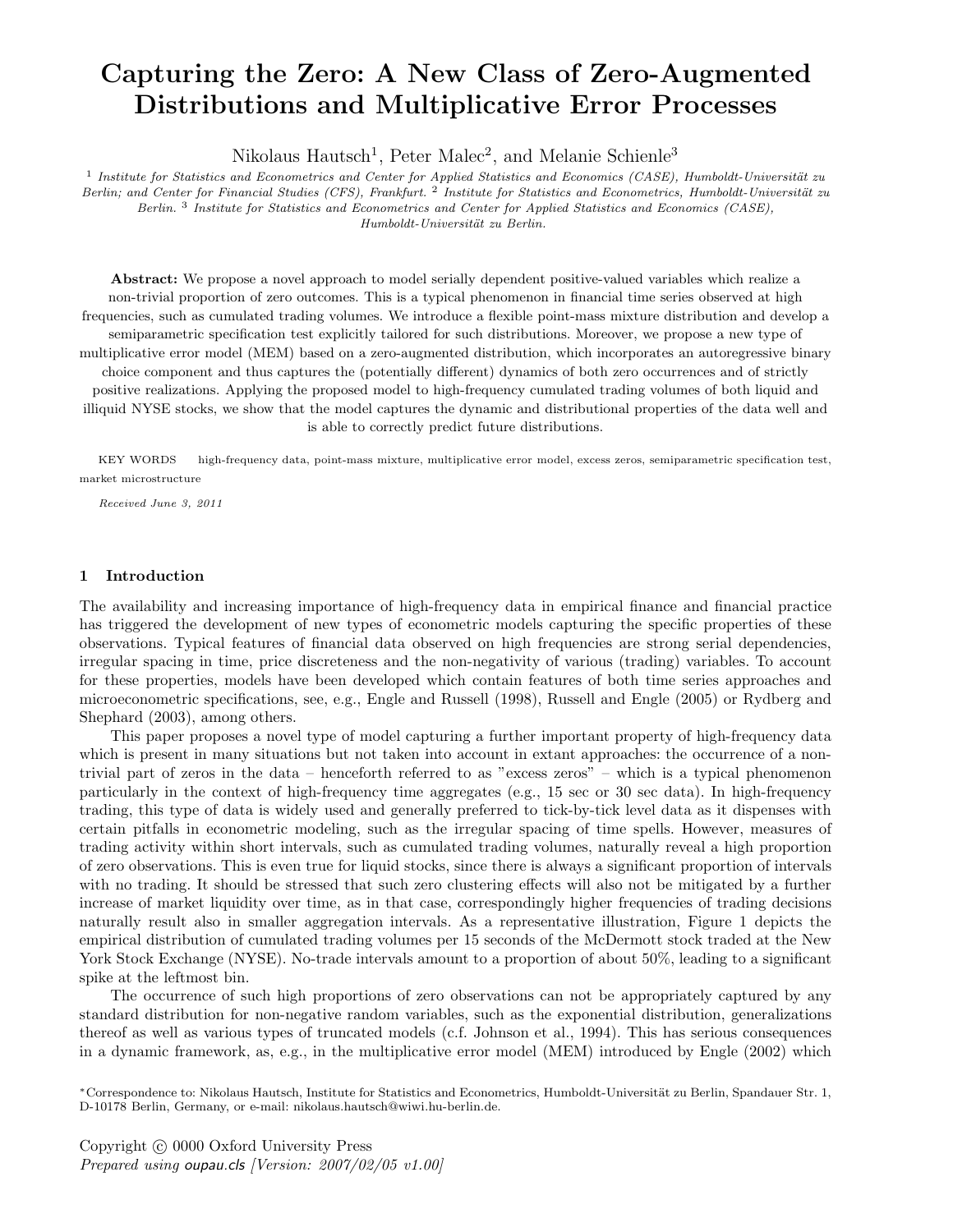

Figure 1: Histogram of 15 Sec cumulated volumes of the McDermott stock (NYSE), July 2009

is commonly used to model positive-valued autocorrelated data. In such a framework, employing distributions which do not explicitly account for excess zeros induces severe distributional misspecifications causing inefficiency and in many cases even inconsistency of parameter estimates. These misspecifications become even more evident when zero occurrences – and thus (no) trading probabilities – follow their own dynamics. Moreover, standard distributions are clearly inappropriate whenever density forecasts are in the core of interest since they are not able to explicitly predict zero outcomes.

To the best of our knowledge, existent literature does not provide any systematic and self-contained framework to model, test and predict serially dependent positive-valued data realizing a non-trivial part of excess zeros. Therefore, our main contributions can be summarized as follows. First, we introduce a new type of discrete-continuous mixture distribution capturing a clustering of observations at zero. The idea is to decompose the distribution into a point-mass at zero and a flexible continuous distribution for strictly positive values. Second, we propose a novel semiparametric density test, which is tailored to distributions based on point-mass mixtures. Third, we employ the above mixture distribution to specify a so-called zero-augmented MEM (ZA-MEM) that allows for maximum likelihood estimation in the presence of zero observations. Finally, we explicitly account for serial dependencies in zero occurrences by introducing an augmented MEM structure which captures the probability of zeros based on a dynamic binary choice component. The resulting so-called Dynamic ZA-MEM (DZA-MEM) yields a specification which allows to explicitly predict zero outcomes and thus is able to produce appropriate density forecasts.

A zero augmented model is an important complement to current approaches which reveal clear deficiencies and weaknesses in the presence of zeros. Many distributions for positive-valued random variables, such as the Weibull distribution or gamma distribution and generalizations thereof, imply log likelihood functions which cannot be evaluated in the case of zero observations. The same is true for a log-normal distribution yielding consistency in a QML setting for a logarithmic MEM (Allen et al., 2008). An exception is the exponential distribution which allows for positive-valued *and* zero-valued random variables. In fact, the latter is the only distribution allowing for (consistent) QML estimation of MEMs while still implying a tractable log likelihood function in the presence of zeros. Though exponential QML implies consistency of conditional mean parameters, estimates become quite inefficient in the presence of a high proportion of zeros, as the continuous nature of the exponential distribution causes a severe misspecification at the lower boundary of the support. For an illustration, see Figure 1. A similar argument applies if the model is estimated by the generalized method of moments (GMM) being an alternative way to consistently estimate the conditional mean in the presence of zeros (see Brownlees et al. (2010)). However, the inefficiency of estimates of QML/GMM can be harmful if the sample size is not too high (e.g., induced by local rolling-window estimation, see, Härdle et al.  $(2012)$ ) and/or if time-aggregated data is sampled on high frequencies inducing a high proportion of zeros. In these situations, it becomes essential to explicitly capture the point mass at zero. The latter is even more relevant when researchers are particularly interested in predicting zero realizations and, in addition, when zero occurrences might follow their own dynamics.

Finally, from an economic viewpoint, no-trade intervals contain own-standing information. E.g., in the asymmetric information-based market microstructure model by Easley and O'Hara (1992), the absence of a trade indicates lacking information in the market. Indeed, the question whether to trade and (if yes) how much to trade are separate decisions which do not necessarily imply that no-trade intervals can be considered as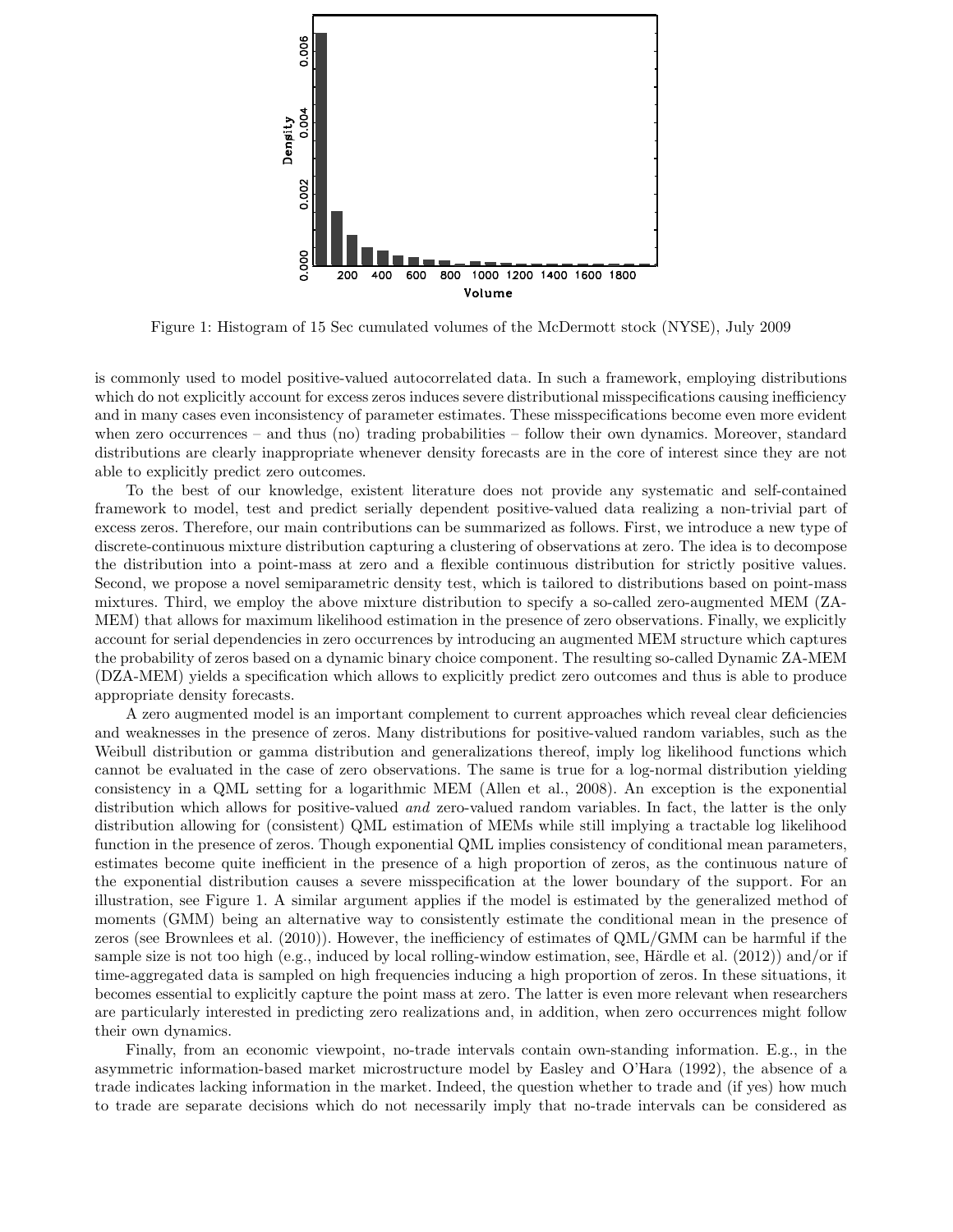the extreme case of low trading volumes. Consequently, the binary process of no-trading might follow its own dynamics other than that of (non-zero) volumes.

This paper contributes to several strings of literature. First, it adds to the literature on point-mass mixture distributions. An important distinguishing feature of the existing specifications is whether the point-mass at zero is held constant (e.g., Weglarczyk et al., 2005) or explained by a standard (static) binary-choice model (e.g., Duan et al., 1983). We extend these approaches by allowing for a dynamic model for zero occurrences. In an MEM context, De Luca and Gallo (2004) or Lanne (2006) employ mixtures of continuous distributions which are typically motivated by economic arguments, such as trader heterogeneity. The idea of employing a point-mass mixture distribution to model zero values is only mentioned, but not applied, by Cipollini et al. (2006).

Second, our semiparametric specification test contributes to the class of kernel-based specification tests, as e.g., proposed by Fan (1994), Fernandes and Grammig (2005) or Hagmann and Scaillet (2007). None of the existing methods, however, is suitable for distributions including a point-mass component. If applied to MEM residuals, our approach also complements the literature on diagnostic tests for MEM specifications. In a simulation study, we illustrate the power properties of the proposed test in finite samples.

Third, since the proposed dynamic zero-augmented MEM comprises a MEM and a dynamic binary-choice part, we also extend the literature on component models for high-frequency data, as, e.g., Rydberg and Shephard (2003) or Liesenfeld et al. (2006), among others. While the latter focus on transaction price changes, our model is applicable to various transaction characteristics, as it decomposes a (nonnegative) persistent process into the dynamics of zero values and strictly positive realizations. For instance, the approach can explain the trading probability in a first stage and, given that a trade has occurred, models the corresponding cumulated volume.

First, a simulation study illustrates the efficiency gains of a ZA-MEM compared to standard models ignoring zero effects and demonstrates the excellent power of the proposed semiparametric specification test. Second, we apply our methodology to 15 second cumulative volumes of two liquid and two illiquid stocks traded at the NYSE. The resulting sample is exemplary for situations where the amount of excess zeros is not negligible. Using the developed specification test, we show that the ZA-MEM captures the distributional properties of the data very well. Moreover, a density forecast analysis shows that the novel type of MEM structure is successful in explaining the dynamics of zero values and appropriately predicting the entire distribution. The best performance is shown for a DZA-MEM specification where the zero outcomes are modeled using an autoregressive conditional multinomial (ACM) model as proposed by Russell and Engle (2005). In fact, we observe that trading probabilities are quite persistent following their own dynamics. Our results show that the proposed model can serve as a workhorse for modeling and prediction of various high-frequency variables and can be extended in different directions.

The remainder of this paper is structured as follows. In Section 2, we introduce a novel point-mass mixture distribution and develop a corresponding semiparametric specification test which is applied to evaluate the goodness-of-fit based on MEM residuals. Section 3 presents the dynamic zero-augmented MEM capturing serial dependencies in zero occurrences. We evaluate the extended model by examining out-of-sample forecasts of conditional densities. Finally, Section 4 concludes.

# **2 A Discrete-Continuous Mixture Distribution**

#### 2.1 Data and Motivation

We analyze high-frequency trading volume data for the four stocks Bank of America (BAC), International Business Machines (IBM), McDermott International (MDR) and Cimarex Energy (XEC), which are traded at the New York Stock Exchange. The first two represent liquid stocks, while the latter two are less liquid as measured by the total share volume in July 2009. The transaction data is extracted from the Trade and Quote (TAQ) database released by the NYSE and covers a trading week from July 27 to 31, 2009. We filter the raw data by deleting transactions that occurred outside regular trading hours from 9:30 am to 4:00 pm. The tick-by-tick data is aggregated by computing cumulated trading volumes over 15 second intervals, resulting in 7795 observations for the four stocks. Modeling and forecasting cumulated volumes on high frequencies is, for instance, crucial for algorithmic trading strategies, see, e.g., Brownlees et al. (2010). To account for the well-known intraday seasonalities (see, e.g., Hautsch (2004) for an overview), we divide the cumulated volumes by a seasonality component which is pre-estimated employing a cubic spline function.

An important feature of the data is the high number of zeros induced by non-trading intervals. The summary statistics in Table 1 and the histograms depicted in Figure 2 report a non-trivial share of zero observations ranging from about 9% for BAC to almost 60% for MDR. The proportion of zeros is comparably high as it is a relatively calm market period. However, we choose this period as an exemplary sample for situations where zeros are non-negligible. The latter occur whenever researchers aim at linking the sampling frequency to the underlying (average) trading frequency. Then, more liquid stocks inducing a higher trading intensity also require a higher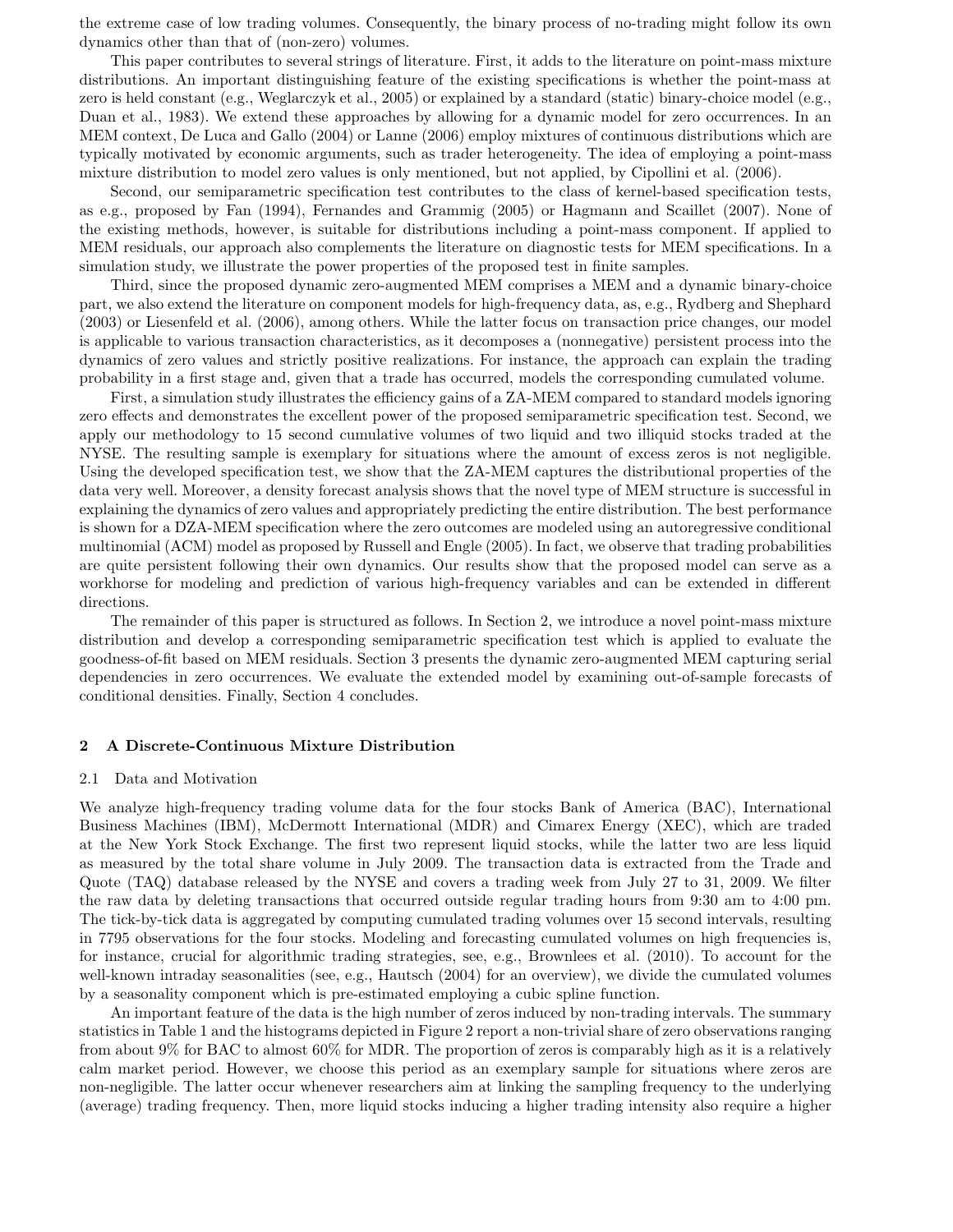|              |                  | <b>BAC</b>       | <b>IBM</b>       |             |
|--------------|------------------|------------------|------------------|-------------|
|              | Raw              | Adj.             | Raw              | Adj.        |
| Obs          | 7795             | 7795             | 7795             | 7795        |
| Mean         | 16612.7          | $1.02\,$         | 651.8            | $1.01\,$    |
| ${\rm SD}$   | 31384.9          | $1.57\,$         | 1381.6           | $1.91\,$    |
| $q_{\rm 5}$  | $\boldsymbol{0}$ | 0.00             | $\boldsymbol{0}$ | 0.00        |
| $q_{\rm 95}$ | 61800            | 3.76             | 2800             | $3.85\,$    |
| $n_z/n$      | 0.092            | $\,0.092\,$      | 0.263            | $\,0.263\,$ |
| Q(20)        | 10714.52         | 1658.86          | 8614.27          | 864.52      |
| Q(50)        | 17681.48         | 2160.17          | 14431.50         | 1310.42     |
| Q(100)       | 24795.88         | 2477.98          | 17773.13         | 1575.16     |
|              |                  | $\bf MDR$        | XEC              |             |
|              | Raw              | Adj.             | Raw              | Adj.        |
| Obs          | 7795             | 7795             | 7795             | 7795        |
| Mean         | $215.2\,$        | 1.01             | 163.45           | $1.01\,$    |
| ${\rm SD}$   | 683.1            | $3.34\,$         | 440.88           | $2.13\,$    |
| $q_5$        | $\boldsymbol{0}$ | $\boldsymbol{0}$ | $\theta$         | $\theta$    |
| $q_{\rm 95}$ | 900              | 4.44             | 700              | 4.26        |
| $n_z/n$      | 0.582            | 0.582            | $0.506\,$        | $0.506\,$   |
| Q(20)        | 3277.38          | 384.73           | 3008.03          | 1118.00     |
| Q(50)        | 4769.92          | 576.79           | 4893.87          | 1615.18     |
| Q(100)       | 6002.79          | 637.50           | 5947.61          | 1891.64     |

Table 1: Summary statistics of cumulated trading volumes

All statistics are reported for the raw and seasonally adjusted time series.  $SD$ : standard deviation,  $q_5$  and  $q_{95}$ : 5%- and 95%-quantile, respectively.  $n_z/n$ : share of zero observations.  $Q(l)$ : Ljung-Box statistic associated with l lags. The 5%  $(1\%)$  critical values associated with lag lengths 20, 50 and 100 are 31.41 (37.57), 67.51 (76.15) and 124.34 (135.81), respectively.

sampling frequency in order to limit the loss of information on intraday variation. For instance, analyzing the same stocks not in July but, e.g., in February, 2009, would result in a lower proportion of zeros induced by higher trading frequencies. In this case, the same distributional pattern emerges if the sampling frequency is approximately doubled. Likewise, even higher proportions of zeros might be observed if the sampling frequency is further increased or less liquid stocks are analyzed. Therefore, we see the data employed in this paper as being representative for situations where the necessity of a high sampling frequency or the illiquidity of underlying assets confronts researchers with a significant proportion of zeros.†

A further major feature of cumulated volumes is their strong autocorrelation and high persistence as documented by the Q-statistics in Table 1 and the autocorrelation functions (ACFs) displayed in Figure 3.

To account for these strong empirical features, we first propose a distribution capturing the phenomenon of excess zeros and, secondly, implement it in a MEM setting.

#### 2.2 A Zero-Augmented Distribution for Non-Negative Variables

We consider a non-negative random variable X with independent observations  $\{X_t\}_{t=1}^n$ , corresponding, e.g., to the residuals of an estimated time series model. In the presence of zero observations, a natural choice is the exponential distribution as it is also defined for zero outcomes and, as a member of the standard gamma family, provides consistent QML estimates of the underlying conditional mean function (e.g., specified as a MEM). However, in case of high proportions of zero realizations (as documented in Section 2.1), this distribution is severely misspecified making QML estimation quite inefficient.

<sup>†</sup>The proportion of zeros is also affected by institutional and technical factors. O'Hara and Ye (2011) show that more than 50% of the trading volume of NYSE stocks is executed on other venues. O'Hara et al. (2011) investigate the fact that the TAQ database contains only transactions with a size of at least 100 shares, although smaller trades can account for up to 66% of the total volume. However, a closer examination of these issues in the given modeling framework goes beyond the scope of this paper.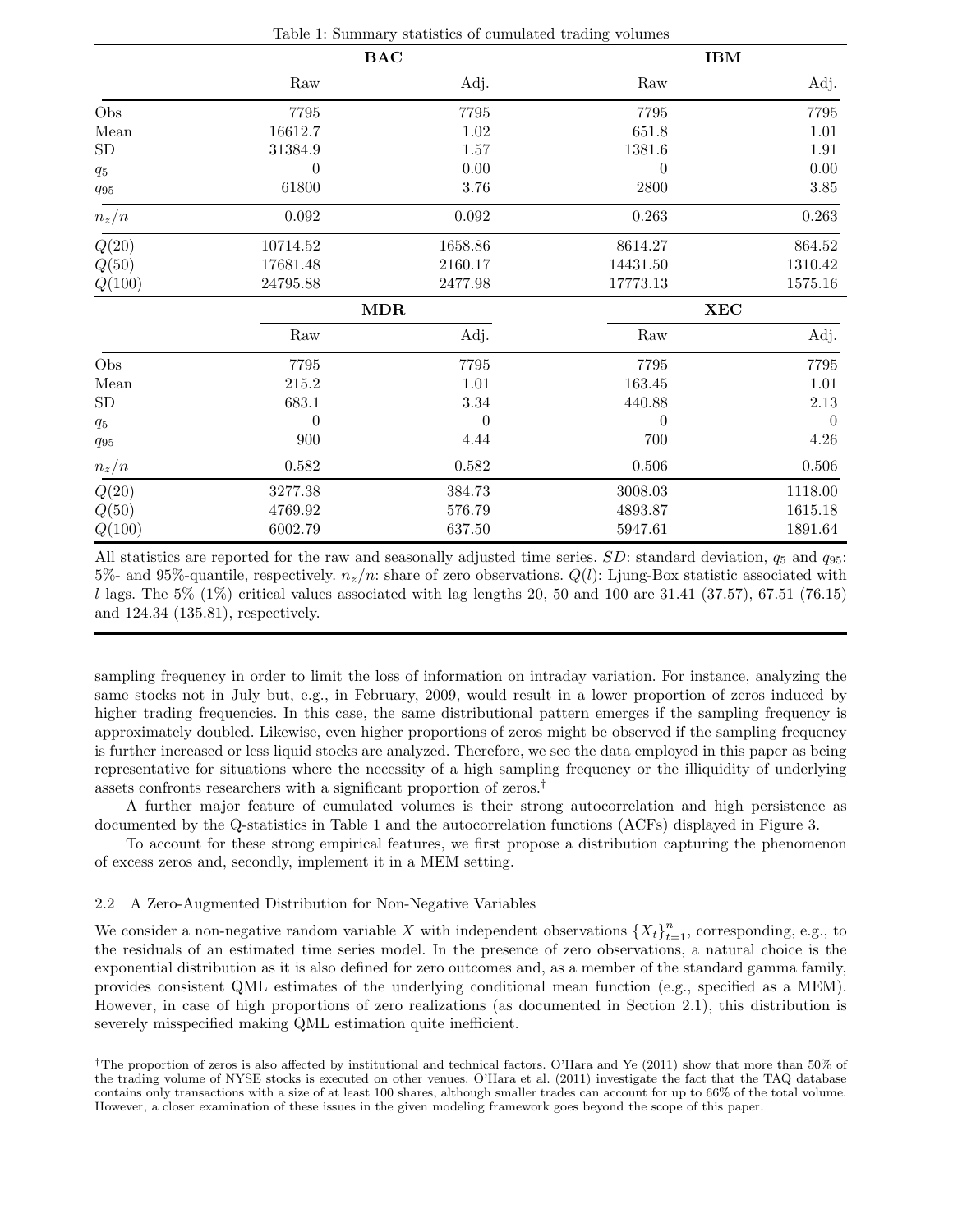

Figure 2: Sample histograms of deseasonalized cumulated volumes

To account for excess zeros we assign a discrete probability mass to the exact zero value. Hence, similar to the structure of a tobit, we define the probabilities

$$
\pi := P(X > 0), \qquad 1 - \pi := P(X = 0).
$$
\n(1)

Conditional on  $X > 0$ , X follows a continuous distribution with density  $g_X(x) := f_X(x|X > 0)$ , which is continuous for  $x \in (0, \infty)$ . Consequently, the unconditional distribution of X is semicontinuous with a discontinuity at zero, implying the density

$$
f_X(x) = (1 - \pi) \,\delta(x) + \pi \, g_X(x) \, \Pi_{(x > 0)},\tag{2}
$$

where  $0 \leq \pi \leq 1$ ,  $\delta(x)$  is a point probability mass at  $x = 0$ , while  $\text{II}_{(x>0)}$  denotes an indicator function taking the value 1 for  $x > 0$  and 0 else. The probability  $\pi$  is treated as a parameter of the distribution determining how much probability mass is assigned to the strictly positive part of the support. Note that the above point-mass mixture assumes zero values to be "true" zeros, i.e., they originate from another source than the continuous component and do not result from censoring. This assumption is valid, e.g., in case of cumulative trading volumes, where zero values correspond to non-trade intervals and originate from the decision whether or whether not to trade.

The log-likelihood function implied by the mixture density (2) is

$$
\mathcal{L}(\vartheta) = n_z \ln(1 - \pi) + n_{nz} \ln \pi + \sum_{t \in \mathfrak{I}_{nz}} \ln g_X(x_t; \vartheta_g), \tag{3}
$$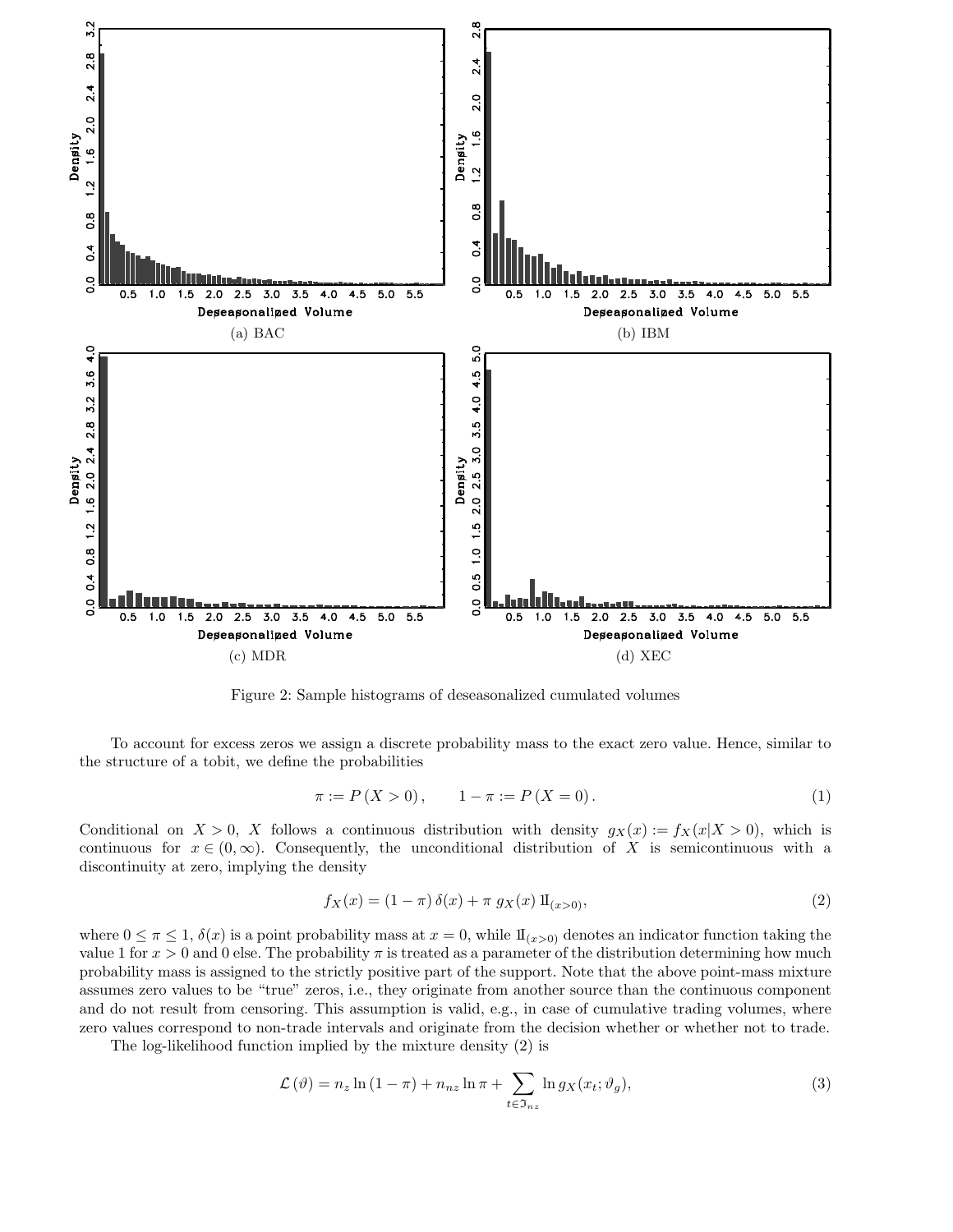

Figure 3: Sample autocorrelograms. Sample autocorrelation functions of raw (grey line) and diurnally adjusted (black line) cumulated trading volumes. Horizontal lines indicate the limits of 95% confidence intervals (black line)<br>( $\pm 1.96/\sqrt{n}$ ).

where  $\vartheta = (\pi, \vartheta_g)'$ ,  $\vartheta_g$  denotes the vector of parameters determining  $g_X(x)$ ,  $\mathfrak{I}_{nz}$  indicates the set of all subscripts t associated with nonzero observations  $x_t$ , while  $n_z$  and  $n_{nz}$  denote the number of zero and nonzero observations, respectively. If no dependencies between  $\pi$  and  $\vartheta_q$  are introduced, componentwise estimation is possible and the estimate of  $\pi$  is given by the empirical frequency of zero observations.

The conditional density  $g_X(x)$  can be specified according to any distribution defined on positive support. We consider the generalized F (GF) distribution, since it nests most of the distributions frequently used in high-frequency applications (see, e.g., Hautsch, 2003). The corresponding conditional density is given by

$$
g_X(x) = \frac{ax^{a\,m-1}\left[\eta + (x/\lambda)^a\right]^{(-\eta - m)}\eta^{\eta}}{\lambda^{a\,m}\,\mathcal{B}(m,\eta)},\tag{4}
$$

where  $a > 0, m > 0, \eta > 0$  and  $\lambda > 0$ .  $\mathcal{B}(\cdot)$  describes the full Beta function with  $\mathcal{B}(m, \eta) := \frac{\Gamma(m)\Gamma(\eta)}{\Gamma(m+\eta)}$ . The conditional noncentral moments implied by the GF distribution are

$$
E[X^s|X>0] = \lambda^s \eta^{s/a} \frac{\Gamma(m+s/a)\Gamma(\eta-s/a)}{\Gamma(m)\Gamma(\eta)}; \quad a\eta>s. \tag{5}
$$

Accordingly, the distribution is based on three shape parameters a, m and  $\eta$ , as well as a scale parameter  $\lambda$ . The support of the GF distribution includes the exact zero only if the parameters satisfy the condition  $a m \ge 1$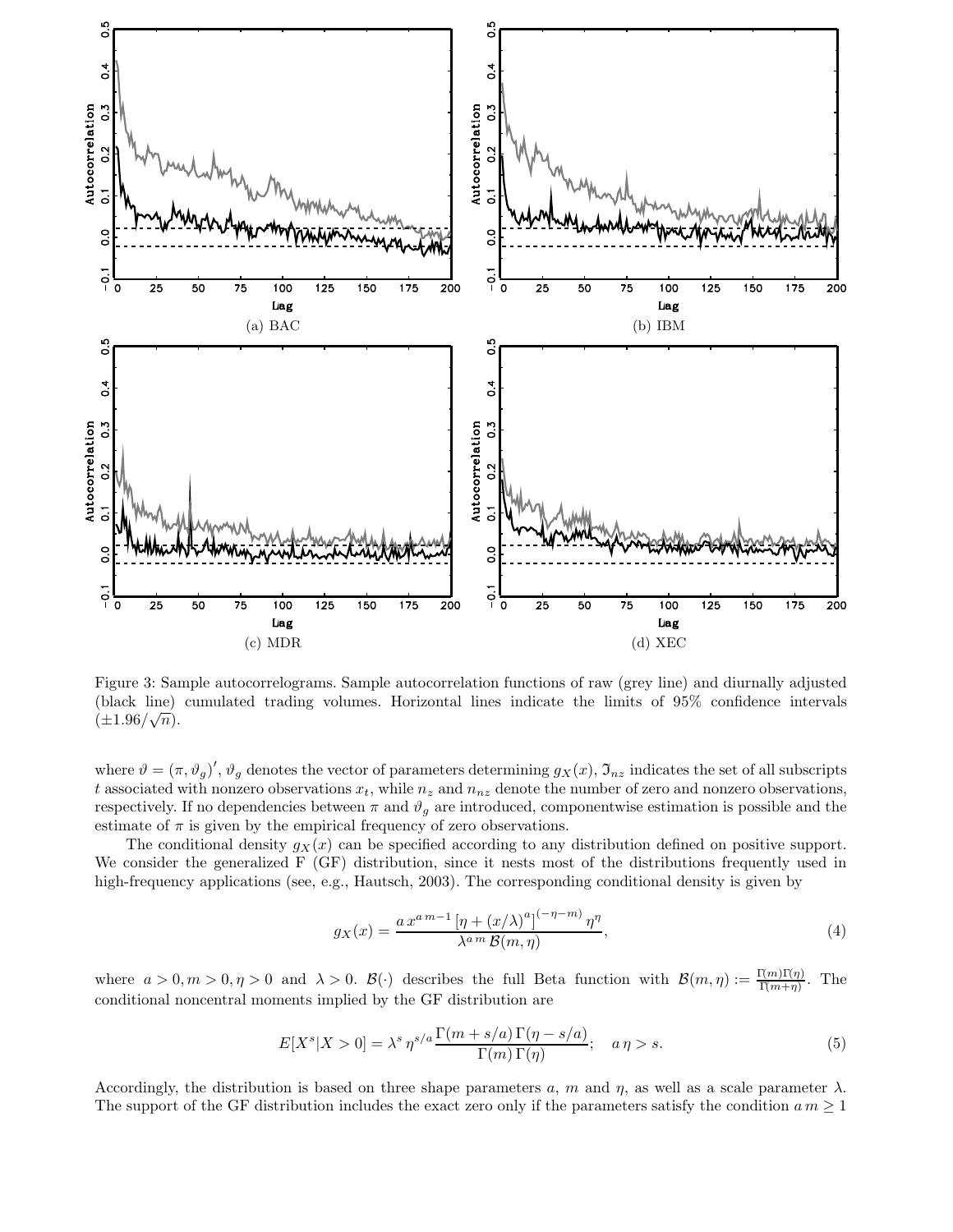with the limiting case of an exponential distribution. A detailed discussion of special cases and density shapes implied by different parameter values can be found, e.g., in Lancaster (1997).

The unconditional density of the zero-augmented generalized F (ZAF) distribution follows from (2) and (4) as

$$
f_X(x) = (1 - \pi) \,\delta(x) + \pi \, \frac{a \, x^{a \, m - 1} \left[ \eta + (x/\lambda)^a \right]^{(-\eta - m)} \eta^{\eta}}{\lambda^{a \, m} \, \mathcal{B}(m, \eta)} \, \mathrm{II}_{(x > 0)},\tag{6}
$$

which reduces to the GF density for  $\pi = 1$ . The unconditional moments can be obtained by exploiting eq. (5), i.e.,

$$
E[X^s] = \pi E[X^s | X > 0] + (1 - \pi) E[X^s | X = 0],
$$
  
=  $\pi \lambda^s \eta^{s/a} \frac{\Gamma(m + s/a) \Gamma(\eta - s/a)}{\Gamma(m) \Gamma(\eta)};$   $a \eta > s.$  (7)

The log-likelihood function of the ZAF distribution is given by

$$
\mathcal{L}(\vartheta) = n_z \ln(1 - \pi) + n_{nz} \ln \pi + \sum_{t \in \mathfrak{I}_{nz}} \left\{ \ln a + (am - 1) \ln x_t + \eta \ln \eta \right\}
$$
\n
$$
- (\eta + m) \ln \left\{ \eta + \left[ x_t \lambda^{-1} \right]^a \right\} - \ln \mathcal{B}(m, \eta) - am \ln \lambda \left\},\right\}
$$
\n(8)

where  $\vartheta = (\pi, a, m, \eta, \lambda)'.$ 

#### 2.3 A New Semiparametric Specification Test

To perform model diagnostics, we introduce a specification test that is tailored to point-mass mixture distributions on nonnegative support like (2). Instead of, e.g., checking a number of moment conditions, we consider a kernel-based semiparametric approach, which allows to formally examine whether the entire distribution is correctly specified. Compared to similar smoothing specification tests for densities with leftbounded support, as, e.g., proposed by Fernandes and Grammig (2005) and Hagmann and Scaillet (2007), the assumption of a point-mass mixture under the null and alternative hypothesis is a novelty. Estimation in our procedure is optimized for densities which are locally concave for small positive values as described in Section 2.1.

In this setting, an appropriate semiparametric benchmark estimator for the unconditional density  $f_X(x)$ must have the point mass mixture structure as in (2). Since the support of the discrete and continuous component is disjoint, we can estimate both parts separately without further functional form assumptions. In particular, we use the empirical frequency  $\hat{\pi} = n^{-1} \sum_{t} \prod_{(x_t > 0)}$  as an estimate for the probability  $X > 0$ . The conditional density  $g_X$  is estimated using a nonparametric kernel smoother

$$
\hat{g}_X(x) = \frac{1}{n_{nz}b} \sum_{t \in \Im_{nz}} K_{x,b}(X_t), \qquad (9)
$$

where  $K$  is a kernel function integrating to unity. The estimator is generally consistent on unbounded support for bandwidth choices  $b = O(n^{-\nu})$  with  $\nu < 1$ . Though, if the support of the density is bounded, in our case from below at zero, standard fixed kernel estimators assign weight outside the support at points close to zero and therefore yield inconsistent results at points near the boundary. Thus instead, we consider a gamma kernel estimator as proposed in Chen (2000) whose flexible form ensures that it is boundary bias free, while density estimates are always nonnegative. This is in contrast to boundary correction methods for fixed kernels such as boundary kernels (Jones, 1993) or local-linear estimation (Cheng et al., 1997). The asymmetric gamma kernel is defined on the positive real line and is based on the density of the gamma distribution with shape parameter  $x/b+1$  and scale parameter b

$$
K_{x/b+1,b}^{\gamma}(u) = \frac{u^{x/b} \exp(-u/b)}{b^{x/b} \Gamma(x/b+1)}.
$$
\n(10)

For the final standard gamma kernel estimator, set  $K_{x,b}(X_t) = K_{x/b+1,b}^{\gamma}(X_t)$  in (9). Note that if the true underlying density has a large probability mass near zero as in our data, it is statistically favorable to employ the standard gamma kernel (10) and not the modified version as proposed in Chen (2000) or other boundary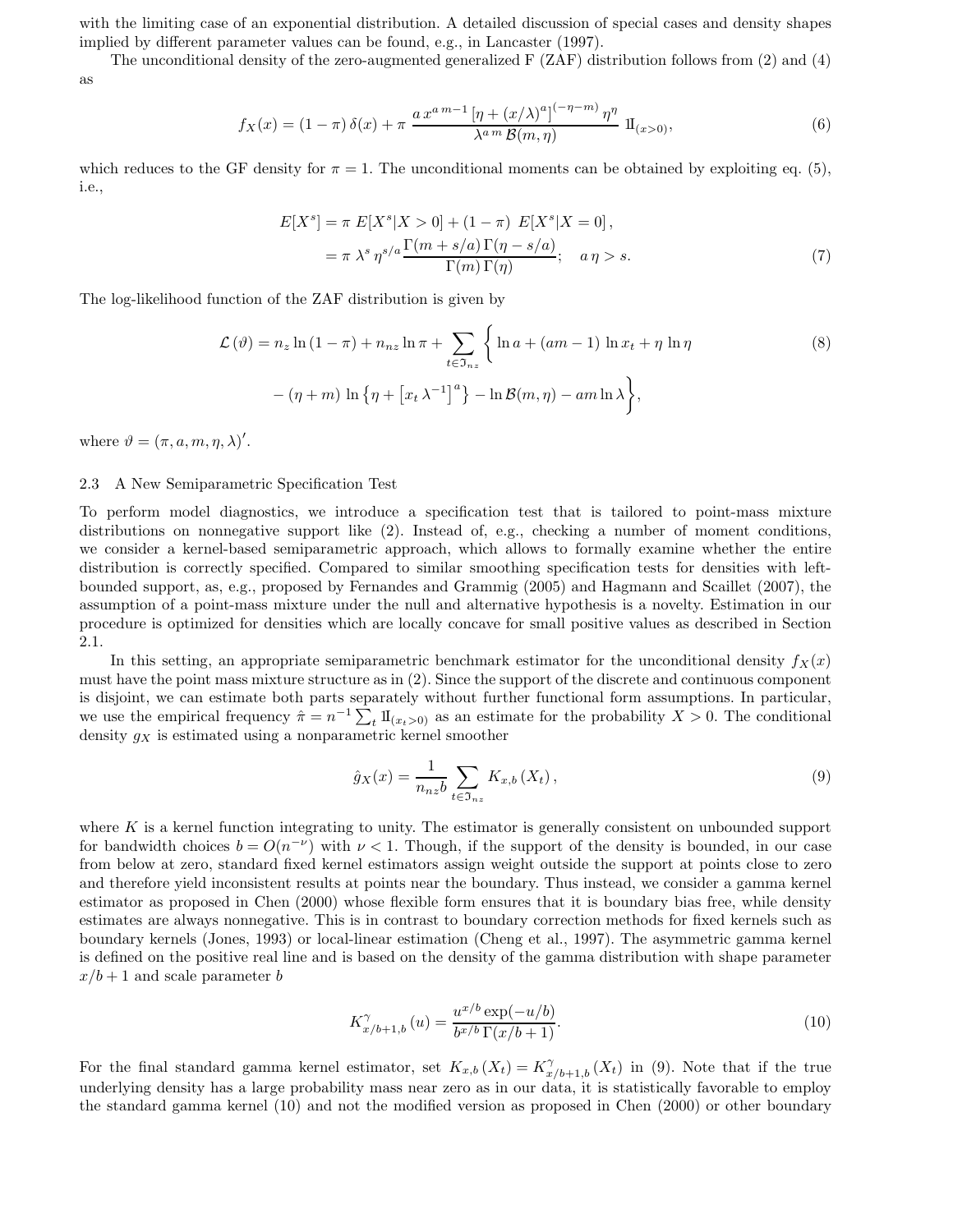correction techniques such as reflection methods (e.g. Schuster, 1958) or cut-and-normalized kernels (Gasser and Müller, 1979). In this case, first derivatives of the density are usually significantly nonzero at points close to the boundary, and comparing the absolute size of the respective leading terms in the asymptotically vanishing bias expressions of standard and modified gamma kernel estimator, the sum of first and second derivatives with opposed signs for the standard gamma kernel estimator is smaller than the pure second derivative for the modified estimator and the other estimators (see Zhang (2010) for details). This performance difference is even more relevant in finite samples as outlined in Malec and Schienle (2012). Note, however, if in contrast to our data here, densities were locally convex with no pole at zero such as for income distributions (see e.g. (Hagmann and Scaillet, 2007)) the modified instead of the standard gamma kernel should be used following exactly the opposite arguments as above.

While for estimation at points further away from the boundary the variance of gamma kernel estimators is smaller compared to symmetric fixed kernels, their finite sample bias is generally larger. We therefore apply a semiparametric correction factor technique as in Hjort and Glad (1995) or Hagmann and Scaillet (2007) to enhance the accuracy of the gamma kernel estimator in the interior of the support. This approach is semiparametric in the sense that the unknown density  $g_X(x)$  is decomposed as the product of the initial parametric model  $g_X(x, \vartheta_g)$  and a factor  $r(x)$  which corrects for the potentially misspecified parametric start. The estimate of the parametric start is given by  $g_X(x, \widehat{\theta_g})$ , where  $\widehat{\theta_g}$  is the maximum likelihood estimator. The correction factor is estimated by kernel smoothing, such that  $\hat{r}(x) = \frac{1}{n_{nz}} \sum_{t \in \mathfrak{I}_{nz}} K_{x/b+1,b}(x_t) / g_X(X_t, \widehat{\theta_g}).$ Therefore, the bias-corrected gamma kernel estimator is

$$
\tilde{g}_X(x) = \frac{1}{n_{nz}b} \sum_{t \in \mathfrak{I}_{nz}} K_{x/b+1,b}^{\gamma}(X_t) \frac{g_X(x, \widehat{\vartheta_g})}{g_X(X_t, \widehat{\vartheta_g})},\tag{11}
$$

which reduces to the uncorrected estimator if the uniform density is chosen as the initial model. Hjort and Glad (1995) show that a corrected kernel estimator yields a smaller bias than its uncorrected counterpart, whenever the correction function is less "rough" then the original density. Their proof is valid for fixed symmetric kernels, but the argument also holds true for gamma-type kernels with slightly modified calculations.

The formal test of the parametric model  $f_X(x, \theta)$  against the semiparametric alternative  $f_X(x)$  measures discrepancies in squared distances integrated over the support. As the discrete parts coincide in both cases, it is based on

$$
I = \pi \int_0^\infty \left\{ g_X(x) - g_X(x, \vartheta_g) \right\}^2 dx,\tag{12}
$$

where  $g_X(x)$  and  $g_X(x, \vartheta_g)$  denote the general and parametric conditional densities respectively. The null and alternative hypothesis are

$$
H_0: P\left\{\hat{f}_X(x) = f_X(x,\hat{\vartheta})\right\} = 1 \quad H_1: P\left\{\hat{f}_X(x) = f_X(x,\hat{\vartheta})\right\} < 1,\tag{13}
$$

where  $\hat{f}_X(x)$  and  $f_X(x, \hat{\theta})$  are the semiparametric and parametric density estimates with respective continuous conditional parts  $\tilde{g}_X(x)$  and  $g_X(x, \widehat{\theta_g})$  as in (11). The feasible test statistic is given by

$$
T_n = n_{nz} \sqrt{b} \hat{\pi} \int_0^\infty \left\{ \tilde{g}_X(x) - g_X(x, \widehat{\vartheta}_g) \right\}^2 dx.
$$
 (14)

Asymptotic normality of  $T_n$  could be shown using the results of Fernandes and Monteiro (2005). However, it is well-documented that non- and semiparametric tests suffer from size distortions in finite samples (e.g. Fan, 1998). Therefore, we employ a bootstrap procedure as in Fan (1998) to compute size-corrected p-values. This is outlined in detail in the following subsection in the framework of a MEM.

We choose the bandwidth b according to least squares cross-validation, which is fully data-driven and automatic. Thus, for the bias-corrected gamma kernel estimator  $(11)$  the bandwidth b must minimize

$$
CV(b) = \frac{1}{n_{nz}^2} \sum_{i \in \mathfrak{I}_{nz}} \sum_{j \in \mathfrak{I}_{nz}} \frac{\int_0^\infty g_X(x, \widehat{\vartheta}_g)^2 K_{x/b+1,b}^\gamma(x_i) K_{x/b+1,b}^\gamma(x_j) dx}{g_X(x_i, \widehat{\vartheta}_g) g_X(x_j, \widehat{\vartheta}_g)}
$$

$$
- \frac{2}{n_{nz}(n_{nz}-1)} \sum_{i \in \mathfrak{I}_{nz}} \sum_{j \neq i \in \mathfrak{I}_{nz}} K_{x_i/b+1,b}^\gamma(x_j) \frac{g_X(x_i, \widehat{\vartheta}_{g(i)})}{g_X(x_j, \widehat{\vartheta}_{g(i)})},
$$
(15)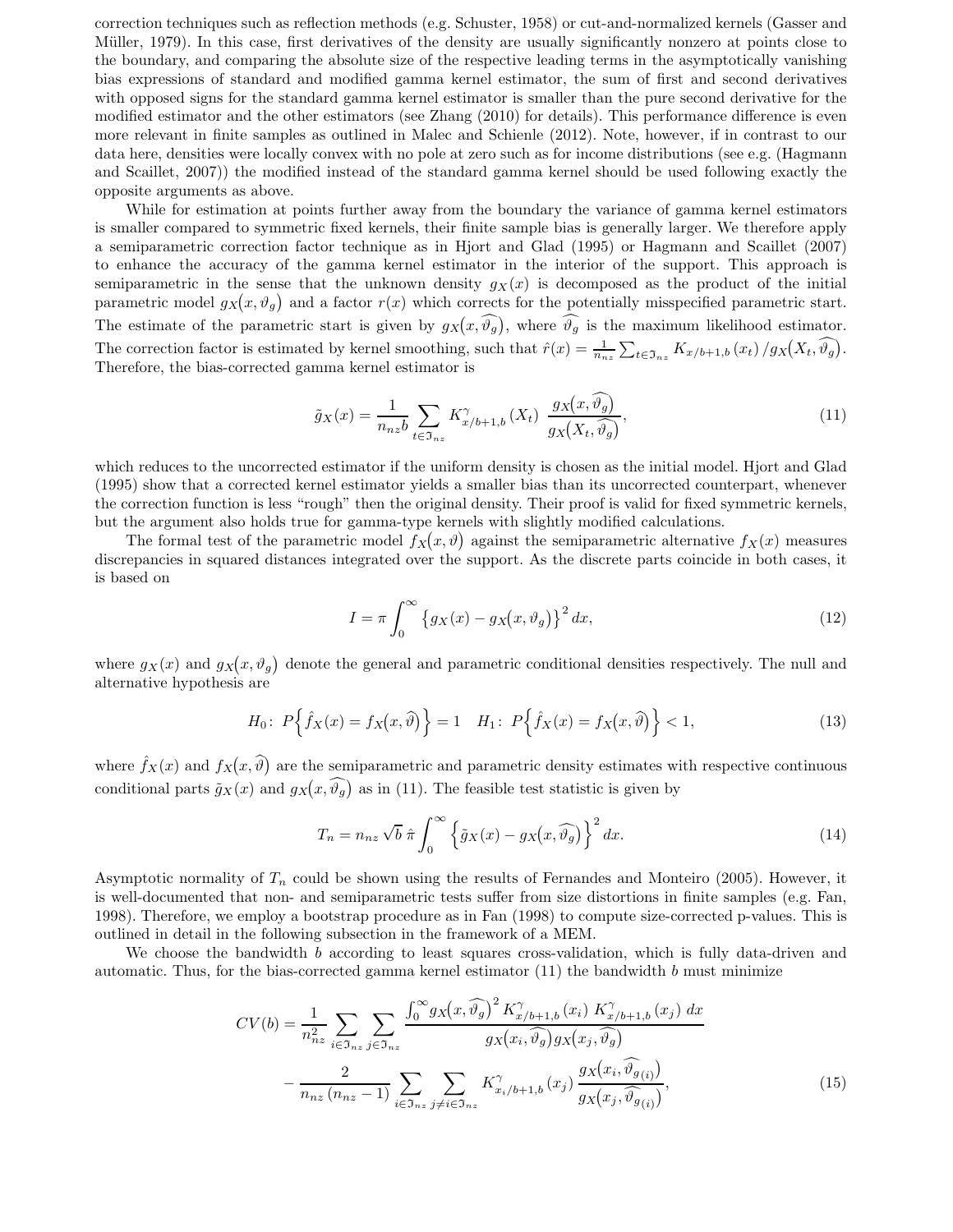where  $\vartheta_{g(i)}$  denotes the maximum likelihood estimate computed without observation  $X_i$ . The cross-validation objective function is directly derived from requiring the bandwidth to minimize the integrated squared distance between the semiparametric and parametric estimates. For the uncorrected gamma kernel estimator, the corresponding objective function is analogous to (15), but does not involve density terms.

Our test differs from related methods not only by being designed for point-mass mixtures. Fan (1994) uses fixed kernels with the respective boundary consistency problems. Fully nonparametric (uncorrected) gamma kernel-based tests as Fernandes and Grammig (2005) have a larger finite sample bias near the boundary for locally concave densities and generally also in the interior of the support. The semiparametric test of Hagmann and Scaillet (2007) suffers from the same problem near zero. Furthermore, weighting with the inverse of the parametric density in their test statistic yields a particularly poor fit in regions with sparse probability, which is an issue in our application, as the distributions are heavily right-skewed.

# 2.4 Empirical and Simulation-Based Evidence for a Zero-Augmented MEM

To apply the proposed specification test to our data, we have to appropriately capture the serial dependence in cumulated volumes. This task is performed by specifying a multiplicative error model (MEM) based on a zero-augmented distribution. Accordingly, cumulated volumes,  $y_t$ , are given by

$$
y_t = \mu_t \, \varepsilon_t, \quad \varepsilon_t \sim \text{i.i.d. } \mathcal{D}(1), \tag{16}
$$

where  $\mu_t$  denotes the conditional mean given the information set  $\mathcal{F}_{t-1}$  and depending on a parameter vector  $\vartheta_\mu$ , i.e.  $\mu_t := E[y_t|\mathcal{F}_{t-1}] = \mu(\mathcal{F}_{t-1};\vartheta_\mu)$ .  $\varepsilon_t$  denotes a disturbance following a distribution  $\mathcal{D}(1)$  with nonnegative support and  $E[\varepsilon_t] = 1$ . A deeper discussion of the properties of MEMs is given by Engle (2002) or Engle and Gallo (2006). We specify  $\mu_t$  in terms of a logarithmic specification as proposed by Bauwens and Giot (2000) for autoregressive conditional duration (ACD) models which does not require parameter constraints to ensure the positivity of  $\mu_t$ . Accordingly,  $\mu_t$  is given by

$$
\ln \mu_t = \omega + \sum_{i=1}^p \alpha_i \ln \varepsilon_{t-i} \, \mathbb{I}_{(y_{t-i} > 0)} + \sum_{i=1}^p \alpha_i^0 \, \mathbb{I}_{(y_{t-i} = 0)} + \sum_{i=1}^q \beta_i \, \ln \mu_{t-i}, \tag{17}
$$

where the additional dummy variables prevent the computation of  $\ln \varepsilon_{t-i}$  whenever  $\varepsilon_{t-i} = 0$ . The lag structure is chosen according to the Schwartz information criterion (SIC). For more details on the properties of the logarithmic MEM, we refer to Bauwens and Giot (2000) and Bauwens et al. (2003). A survey of additional MEM specifications is provided by Bauwens and Hautsch (2008).

Define the zero-augmented MEM (ZA-MEM) as a MEM where  $\varepsilon_t$  is distributed according to the ZAF density (6) with scale parameter  $\lambda = (\pi \xi)^{-1}$  and

$$
\xi := \eta^{1/a} \left[ \Gamma(m + 1/a) \Gamma(\eta - 1/a) \right] \left[ \Gamma(m) \Gamma(\eta) \right]^{-1}.
$$
 (18)

Recalling (7), the constraint on  $\lambda$  ensures that the unit mean assumption for  $\varepsilon_t$  is fulfilled. The MEM structure (16) implies that, conditionally on the information set  $\mathcal{F}_{t-1}$ ,  $y_t$  follows a ZAF distribution with  $\lambda_t = \mu_t (\pi \xi)^{-1}$ . Note that the latter constraint prevents componentwise optimization of the corresponding log-likelihood and thus requires joint estimation of all parameters.

To implement the semiparametric specification test (14) in the above MEM setting, we estimate the model by exponential QML. This approach yields residuals  $\hat{\varepsilon}_t := y_t/\hat{\mu}_t$  which are are consistent estimates of the i.i.d. errors  $\varepsilon_t$ . Alternatively, we could obtain consistent error estimates using the semiparametric methods by Drost and Werker (2004) or employing GMM as in Brownlees et al. (2010). The consistency and parametric rate of convergence of the conditional mean estimates enable us to use the residuals as inputs for the semiparametric specification test without affecting the asymptotics of the kernel estimators discussed in Section 2.3. A similar procedure is applied by Fernandes and Grammig (2005) for their nonparametric specification test. Finally, we obtain applicable finite sample p-values by employing the following bootstrap procedure:

*Step 1*: Draw a random sample  $\{\varepsilon_t^*\}_{t=1}^n$  from the parametric ZAF distribution with density  $f_{\varepsilon}(\varepsilon,\widehat{\vartheta})$ , where  $\hat{\theta}$  is the maximum likelihood estimate of the ZAF parameters  $\theta$  based on the original data ((8)). From this, generate a bootstrap sample  $\{y_t^*\}_{t=1}^n$  as  $y_t^* = \hat{\mu}_t \varepsilon_t^*$ , where  $\hat{\mu}_t$  is the fitted conditional mean as in (17) based on the maximum likelihood estimates from the original data.

*Step 2*: Use  $\{y_t^*\}_{t=1}^n$  to compute the statistic  $T_n$ , which we denote as  $T_n^*$ . This requires the re-evaluation of both the parametric and semiparametric estimates of  $f_{\varepsilon}(\varepsilon)$ .

*Step 3*: Steps 1 and 2 are repeated B times and p-values are obtained from the empirical distribution of  ${T_{n,r}^*}_{r=1}^B$ .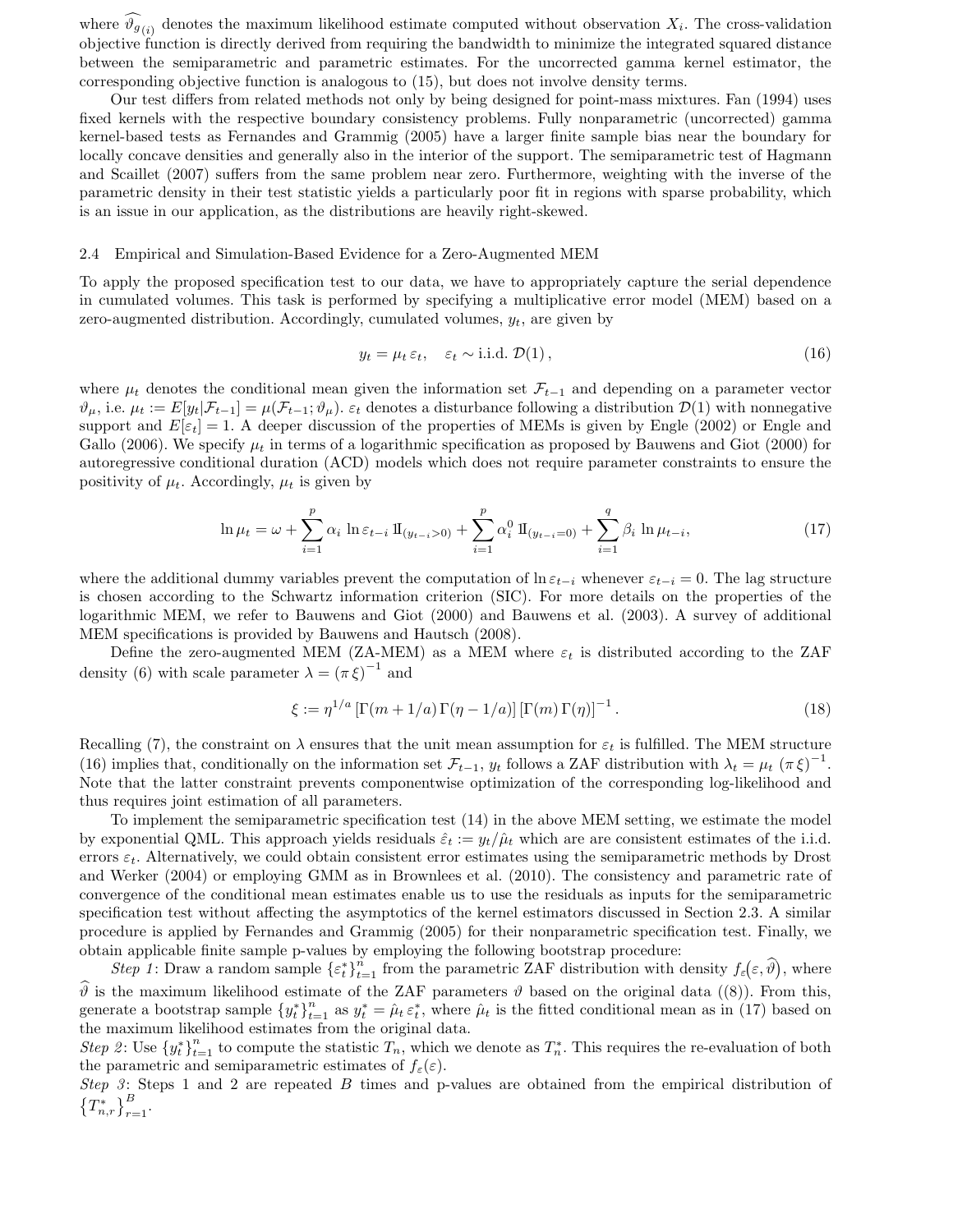|             | ZA-MEM         |                  |                 |                                                                   | Exp. QML       |                  |                 |                    |
|-------------|----------------|------------------|-----------------|-------------------------------------------------------------------|----------------|------------------|-----------------|--------------------|
|             | $\hat{\omega}$ | $\hat{\alpha}_1$ | $\hat{\beta}_1$ | $\hat{\alpha}_1^0$                                                | $\hat{\omega}$ | $\hat{\alpha}_1$ | $\hat{\beta}_1$ | $\hat{\alpha}_1^0$ |
|             |                |                  |                 | <b>DGP</b> 1: $a = 0.6$ , $m = 100$ , $\eta = 3.3$ , $\pi = 0.9$  |                |                  |                 |                    |
| Median      | 0.0510         | 0.0500           | 0.8990          | $-0.0048$                                                         | 0.0505         | 0.0508           | 0.8962          | $-0.0078$          |
| Mean        | 0.0512         | 0.0501           | 0.8977          | $-0.0047$                                                         | 0.0630         | 0.0529           | 0.8722          | $-0.0030$          |
| SD          | 0.0082         | 0.0061           | 0.0153          | 0.0169                                                            | 0.0586         | 0.0220           | 0.1165          | 0.0697             |
| <b>RMSE</b> | 0.0082         | 0.0061           | 0.0154          | 0.0169                                                            | 0.0600         | 0.0221           | 0.1198          | 0.0697             |
|             |                |                  |                 | <b>DGP</b> 2: $a = 0.6$ , $m = 100$ , $\eta = 3.3$ , $\pi = 0.5$  |                |                  |                 |                    |
| Median      | 0.0510         | 0.0505           | 0.8988          | $-0.0057$                                                         | 0.0552         | 0.0535           | 0.8892          | $-0.0076$          |
| Mean        | 0.0539         | 0.0506           | 0.8946          | $-0.0058$                                                         | 0.1021         | 0.0589           | 0.8155          | $-0.0052$          |
| SD          | 0.0212         | 0.0113           | 0.0327          | 0.0147                                                            | 0.1662         | 0.0453           | 0.2407          | 0.0695             |
| RMSE        | 0.0216         | 0.0113           | 0.0331          | 0.0147                                                            | 0.1741         | 0.0462           | 0.2549          | 0.0695             |
|             |                |                  |                 | <b>DGP 3</b> : $a = 0.6$ , $m = 1.9$ , $\eta = 100$ , $\pi = 0.9$ |                |                  |                 |                    |
| Median      | 0.0504         | 0.0502           | 0.8987          | $-0.0039$                                                         | 0.0503         | 0.0501           | 0.8986          | $-0.0036$          |
| Mean        | 0.0507         | 0.0501           | 0.8981          | $-0.0045$                                                         | 0.0507         | 0.0503           | 0.8978          | $-0.0038$          |
| SD          | 0.0072         | 0.0057           | 0.0144          | 0.0220                                                            | 0.0077         | 0.0061           | 0.0156          | 0.0231             |
| <b>RMSE</b> | 0.0072         | 0.0057           | 0.0146          | 0.0220                                                            | 0.0077         | 0.0061           | 0.0158          | 0.0232             |
|             |                |                  |                 | <b>DGP</b> 4: $a = 0.6$ , $m = 1.9$ , $\eta = 100$ , $\pi = 0.5$  |                |                  |                 |                    |
| Median      | 0.0510         | 0.0499           | 0.8980          | $-0.0054$                                                         | 0.0511         | 0.0504           | 0.8970          | $-0.0038$          |
| Mean        | 0.0538         | 0.0505           | 0.8938          | $-0.0053$                                                         | 0.0552         | 0.0512           | 0.8895          | $-0.0033$          |
| SD          | 0.0210         | 0.0112           | 0.0332          | 0.0190                                                            | 0.0306         | 0.0135           | 0.0498          | 0.0241             |
| <b>RMSE</b> | 0.0213         | 0.0112           | 0.0338          | 0.0190                                                            | 0.0310         | 0.0135           | 0.0508          | 0.0241             |

Table 2: Simulation results – ZA-MEM vs. exponential QML

Each DGP assumes a zero-augmented Log-MEM based on the ZAF distribution and the MEM parameters  $\omega =$ 0.05,  $\alpha_1 = 0.05$ ,  $\beta_1 = 0.9$  and  $\alpha_1^0 = -0.005$ . For every replication, MEM parameters are estimated by ML based on the ZAF distribution and by exponential QML. The study uses 1000 replications and a sample size of 8000. SD denotes the standard deviation, RMSE is the root mean-square error.

Before the empirical application, we conduct a simulation study to investigate the following two issues: the inefficiency of parameter estimates based on an error distribution that does not capture zero clustering effects, as well as the power of the proposed specification test in a MEM setting. We consider four data-generating processes (DGPs) assuming the above zero-augmented MEM structure relying on the ZAF distribution as in (6), (16), (17) and (18) with parameters values chosen to replicate the stylized facts of the data. For each DGP, 1000 samples with 8000 observations are simulated.

To address the first question, we estimate the MEM parameters by maximum likelihood based on the ZAF distribution and by QML based on the (misspecified) exponential distribution. Table 2 displays the simulation results for the different scenarios. Despite the considerable sample size, the ML estimates of the ZA-MEM consistently exhibit lower standard deviations and root mean squared errors (RMSEs). The discrepancy in precision is more pronounced for DGPs with a larger value of the shape parameter m of the ZAF distribution and a higher probability of zero outcomes. The latter finding demonstrates the relationship between the magnitude of zero clustering and the relative inefficiency of the exponential QML approach compared to the ML estimator of the ZA-MEM.

For the power study, we estimate three models. All assume the MEM structure (16) with a correctly specified conditional mean  $\mu_t$  and errors  $\varepsilon_t$  following the general zero-augmented distribution in (1) and (2). However, they introduce different misspecifications of the conditional error density  $g_{\varepsilon}(\varepsilon_t)$ . The first model (E-ZA-MEM) assumes an exponential distribution with scale parameter  $\lambda = \pi^{-1}$ , while the second one (G-ZA-MEM) considers a gamma distribution with shape parameter m and scale parameter  $\lambda = (\pi m)^{-1}$ . The third specification (W-ZA-MEM) assumes a Weibull distribution with shape parameter a and scale parameter  $\lambda = (\pi \xi_w)^{-1}$ , where  $\xi_w := \Gamma(1 + 1/a)$ . Table 3 displays the rejection rates of the specification test based on 500 bootstrap replications for the p-values. For all DGPs and (misspecified) models the rejection rates are close or equal to one. Accordingly, the proposed test exhibits a high power regarding the detection of misspecified error distributions in various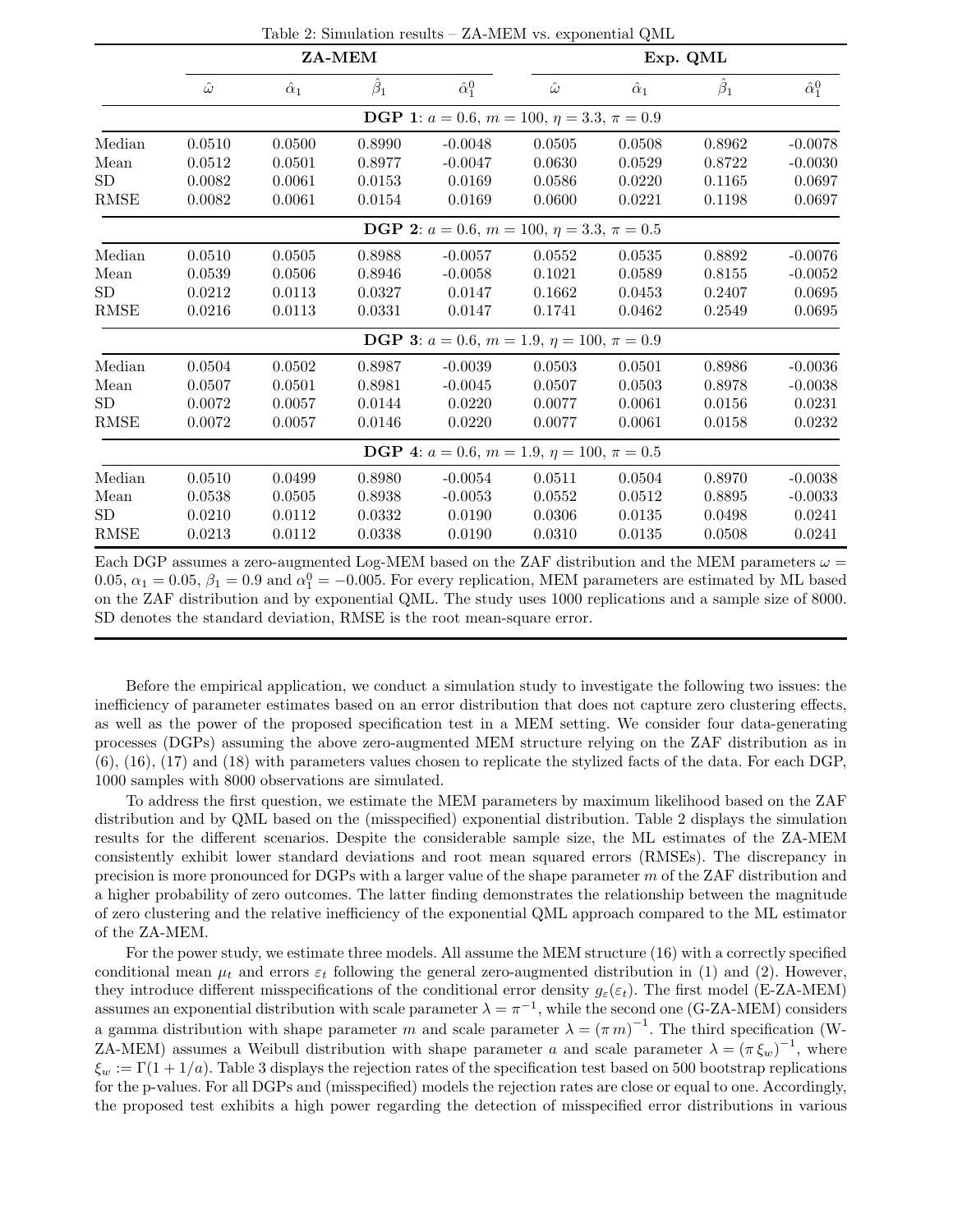|                     |       | Table 3: Simulation results – power of semiparametric specification test |                  |       |       |       |             |       |  |  |  |
|---------------------|-------|--------------------------------------------------------------------------|------------------|-------|-------|-------|-------------|-------|--|--|--|
|                     | DGP 1 |                                                                          | DGP <sub>2</sub> |       | DGP 3 |       | $\bf DGP 4$ |       |  |  |  |
| Est. Model $\alpha$ | 0.05  | 0.01                                                                     | 0.05             | 0.01  | 0.05  | 0.01  | 0.05        | 0.01  |  |  |  |
| E-ZA-MEM            | 1.000 | 0.999                                                                    | 1.000            | 0.999 | 1.000 | 1.000 | 1.000       | 1.000 |  |  |  |
| G-ZA-MEM            | 1.000 | 0.999                                                                    | 0.999            | 0.999 | 1.000 | 1.000 | 1.000       | 1.000 |  |  |  |
| W-ZA-MEM            | 1.000 | 0.999                                                                    | 0.999            | 0.999 | 1.000 | 1.000 | 0.996       | 0.987 |  |  |  |

Rejection rates of the semiparametric specification test for the distribution of MEM errors  $\varepsilon_t$ . The same DGPs as in Table 2 are used. For every replication, we estimate three models based on the zero-augmented MEM structure with a misspecified distribution of the strictly positive errors. The specification test considers empirical p-values based on 500 bootstrap replications. Following Fernandes and Grammig (2005), rule-of-thumb bandwidths adjusted to gamma kernels and using the exponential distribution as reference are employed, i.e.  $\hat{b} = 4^{-1/5} \hat{\lambda} (\hat{\lambda} - 1/2)^{-4/5} n_{nz}^{-4/9}$ , where  $\hat{\lambda}$  is the sample mean of strictly positive observations. The study uses 1000 replications and a sample size of 8000.

|                           |            |           |          | Table 4: Estimation results $-$ ZA-MEM |          |              |           |              |  |
|---------------------------|------------|-----------|----------|----------------------------------------|----------|--------------|-----------|--------------|--|
|                           | <b>BAC</b> |           |          | <b>IBM</b>                             |          | MDR          |           | XEC          |  |
|                           | Coef.      | T-St.     | Coef.    | T-St.                                  | Coef.    | T-St.        | Coef.     | T-St.        |  |
| $\omega$                  | 0.041      | 6.301     | 0.017    | 6.750                                  | $-0.028$ | $-5.379$     | $-0.023$  | $-8.108$     |  |
| $\alpha_1$                | 0.118      | 8.808     | 0.187    | 13.757                                 | 0.091    | 9.259        | 0.130     | 6.554        |  |
| $\alpha_2$                | $-0.060$   | $-3.731$  | $-0.119$ | $-7.856$                               |          |              | $-0.066$  | $-3.181$     |  |
| $\beta_1$                 | 0.913      | 64.253    | 0.930    | 135.281                                | 0.938    | 116.017      | 0.953     | 206.477      |  |
|                           | $-0.315$   | $-3.328$  | $-0.162$ | $-5.235$                               | 0.032    | 4.831        | $-0.013$  | $-0.551$     |  |
| $\alpha_1^0\\ \alpha_2^0$ | 0.291      | 3.171     | 0.144    | 4.640                                  |          |              | 0.044     | 1.926        |  |
| m                         | 1.703      | 3.871     | 653.758  | 41.981                                 | 450.064  | 8.379        | 507.419   | 13.310       |  |
| $\eta$                    | 562.562    | 12.143    | 7.533    | 7.696                                  | 3.343    | 5.335        | 1.856     | 14.411       |  |
| $\it a$                   | 0.570      | 6.748     | 0.385    | 14.620                                 | 0.642    | 9.893        | 1.084     | 24.059       |  |
| $\pi$                     | 0.908      | 277.210   | 0.737    | 147.718                                | 0.419    | 74.887       | 0.495     | 87.677       |  |
| $\mathcal{L}$             |            | -9335.306 |          | $-10850.092$                           |          | $-10452.980$ |           | $-10917.378$ |  |
| SІC                       |            | 18760.222 |          | 21789.796                              |          | 20977.645    | 21924.368 |              |  |

Maximum likelihood estimates and t-statistics of the zero-augmented Log-MEM based on the ZAF distribution. Lag structure is determined using the SIC.

scenarios, which indicates that it constitutes a reliable inference technique in empirical applications.

We now apply the above estimation and testing methodology to the cumulated volume data. Table 4 shows the maximum likelihood estimates of the ZA-MEM based on the ZAF distribution, while Figure 4 depicts the resulting parametric error densities together with their semiparametric counterparts based on the uncorrected gamma kernel. For all stocks, the parametric and semiparametric density are quite close to each other. However, there is a noticeable discrepancy to the right of the boundary, which can be explained by the increased bias of the gamma kernel compared to standard fixed kernels in the interior of the support. To refine the semiparametric density estimate, we employ the bias-corrected gamma kernel estimator (11), choosing the ZAF distribution as parametric start. The plots in Figure 5 show that, in all cases, the discrepancy between both estimates vanishes, as the parametric density now generally lies within the 95%-confidence region of the semiparametric estimate. For the less liquid stocks MDR and XEC, the density estimates are virtually zero on an interval near the lower boundary of the support. Since the parametric density serves as the starting model for the corrected gamma kernel estimator, the vanishing probability mass close to the origin also explains the large cross-validation bandwidths. See Hjort and Glad (1995) for details on the relationship between the shape of the parametric start density and the optimal bandwidth.

The estimation results suggest that the ZAF distribution provides a superior way to model MEM disturbances for cumulated volumes. This graphical intuition can be formally assessed by the semiparametric specification test (14). Table 5 displays the test results based on 1000 bootstrap replications for the empirical p-values. In all four cases, the statistic is insignificant at all conventional levels, which implies that we cannot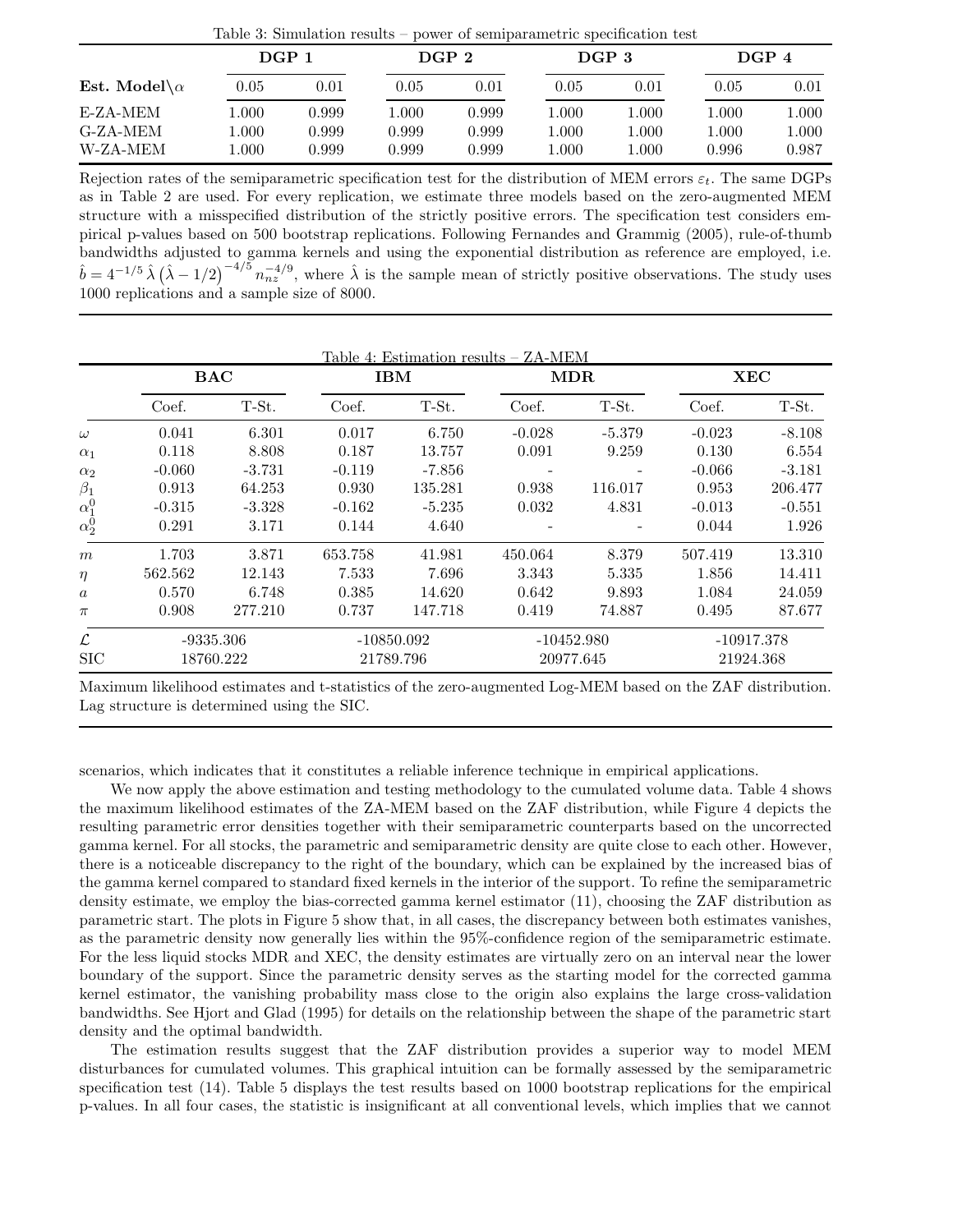

Figure 4: Estimates of error density with gamma KDE. The black solid line represents the error density implied by the ML estimates of the ZA-MEM. The black dashed line is the semiparametric estimate based on the gamma kernel estimator. The grey dashed lines are 95% confidence bounds of the kernel density estimator. CV bandwidths: 0.020 (BAC), 0.012 (IBM), 0.004 (MDR), 0.003 (XEC). Estimates of  $1 - \pi$  based on sample percentage of zeros values: 0.092 (BAC), 0.263 (IBM), 0.582 (MDR), 0.506 (XEC).

|        | Table 5: Semiparametric specification test |       |       |           |  |  |  |  |
|--------|--------------------------------------------|-------|-------|-----------|--|--|--|--|
|        | BAC                                        | IBM   | MDR   | $\rm XEC$ |  |  |  |  |
| $T_n$  | 0.298                                      | 0.818 | 1.404 | 1.308     |  |  |  |  |
| P-Val. | $0.208\,$                                  | 0.164 | 0.990 | 0.972     |  |  |  |  |

Results of the semiparametric specification test applied to the MEM errors  $\varepsilon_t$ . The reported p-values are based on the empirical distribution of the test statistic resulting from 1000 simulated bootstrap samples.

reject the null hypothesis (13). These results confirm that the ZA-MEM is able to capture the distributional properties of high-frequency cumulated volumes.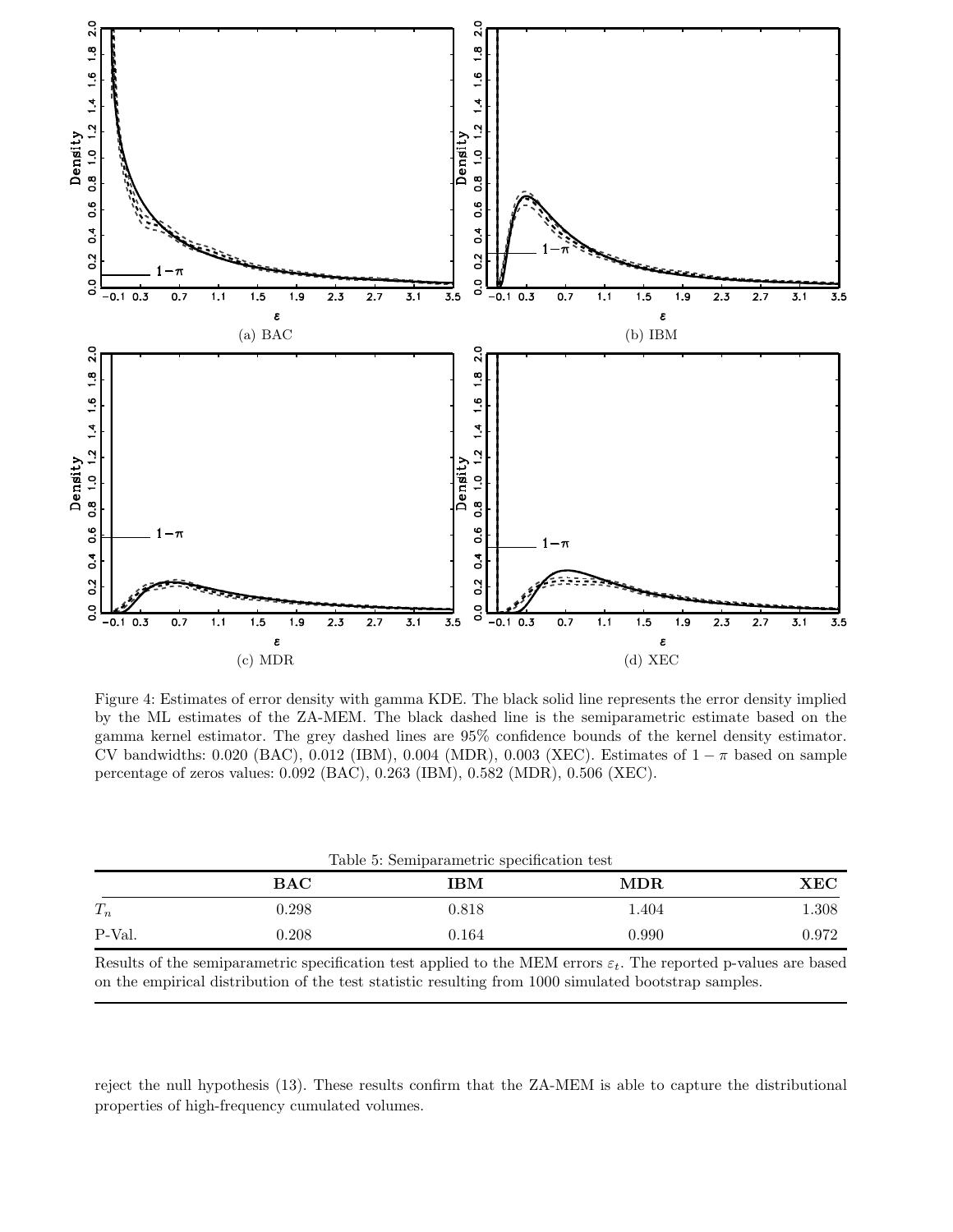

Figure 5: Estimates of error density with corrected gamma KDE. The black solid line represents the error density implied by the ML estimates of the ZA-MEM. The black dashed line is the semiparametric estimate based on the bias-corrected gamma kernel estimator. The grey dashed lines are 95% confidence bounds of the kernel density estimator. CV bandwidths: 1.455 (BAC), 0.406 (IBM), 10578.031 (MDR), 1096.787 (XEC).

# **3 Dynamic Zero-Augmented Multiplicative Error Models**

# 3.1 Motivation

Assumption (1) implies that, conditional on past information, the trading probability is constant or, more formally,

$$
\pi := P(\varepsilon_t > 0 | \mathcal{F}_{t-1}) = P(y_t > 0 | \mathcal{F}_{t-1}) = P(\mathcal{I}_t = 1 | \mathcal{F}_{t-1}), \tag{19}
$$

where  $\mathcal{I}_t$  is a "trade indicator" taking the value 1 for  $y_t > 0$  and 0 else. The assumption of constant notrade probabilities is line with the seminal model of nonsynchronous trading by Lo and MacKinlay (1990) but appears to be rather restrictive, as (non-zero) cumulative volume is clearly time-varying and reveals persistent serial dependencies. Moreover, it is at odds with the well-known empirical evidence of autocorrelated trading intensities, see, e.g., Engle and Russell (1998). Table 6 shows the results of a simple runs test based on the trade indicator  $\mathcal{I}_t$  suggesting that the null hypothesis of no serial correlation in no-trade probabilities is clearly rejected. To capture this effect, we propose an augmented version of the ZA-MEM accounting also for dynamics in zero occurrences.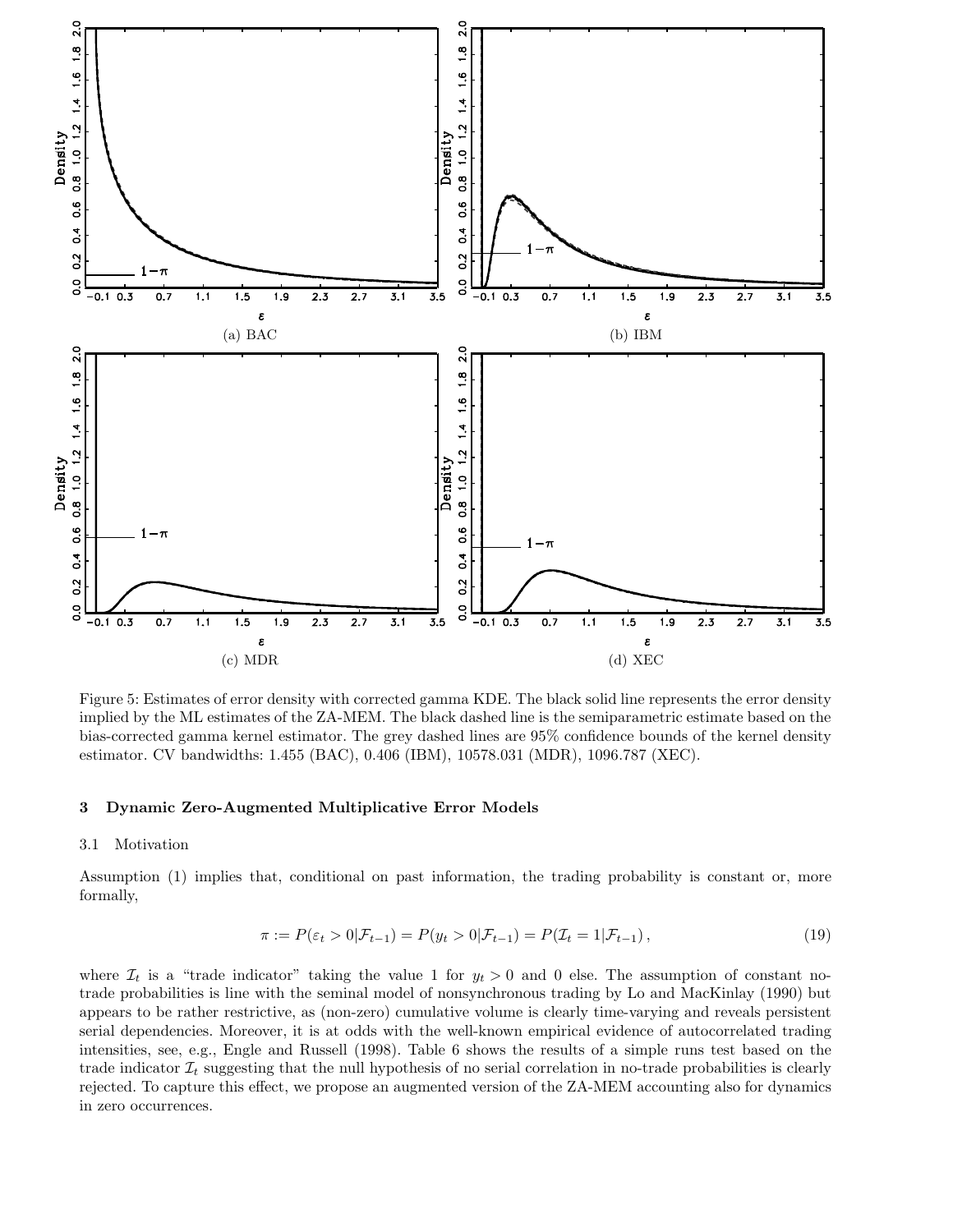|        | BAC       | Table 6: Runs test for the trade indicator<br>IBM | MDR       | $\rm XEC$ |
|--------|-----------|---------------------------------------------------|-----------|-----------|
| Ζ      | $-10.000$ | $-13.832$                                         | $-17.558$ | -17.015   |
| P-Val. | 0.000     | 0.000                                             | 0.000     | 0.000     |

Results of the two-sided runs test for serial dependence of the indicator for nonzero aggregated volumes. Under the null of no serial dependence, the statistic  $Z = \frac{R-E(R)}{V(R)}$  (R: number of runs) is asymptotically standard normal.

# 3.2 A ZA-MEM with Dynamic Zero Probabilities

Assume that, given the information set  $\mathcal{F}_{t-1}$ , the conditional probability of the disturbance  $\varepsilon_t$  being zero depends on a restricted information set  $\mathcal{H}_{t-1} \subset \mathcal{F}_{t-1}$ . Moreover,  $\pi_t$  is assumed to depend on  $\mathcal{H}_{t-1}$  by a function  $\pi(\cdot;\vartheta_{\pi})$ with parameter vector  $\vartheta_{\pi}$ ,

$$
\pi_t := P(\varepsilon_t > 0 | \mathcal{F}_{t-1}) = P(\varepsilon_t > 0 | \mathcal{H}_{t-1}) = \pi(\mathcal{H}_{t-1}; \vartheta_\pi). \tag{20}
$$

As a consequence of this assumption, the disturbances lose the i.i.d. property and, conditionally on  $\mathcal{H}_{t-1}$ , are independently but *not* identically distributed. Thus, the dynamics of the endogenous variable,  $y_t$ , are not fully captured by the conditional mean  $\mu_t$ , as past information contained in  $\mathcal{H}_{t-1}$  affects the innovation distribution. Similar generalizations of the MEM error structure have been considered, e.g., by Zhang et al. (2001) or Drost and Werker (2004). The resulting dynamic zero-augmented MEM (DZA-MEM) can be formally written as

$$
y_t = \mu_t \, \varepsilon_t; \quad \varepsilon_t | \mathcal{H}_{t-1} \sim \text{i.n.i.d.} \, \mathcal{PMD}(1) \,, \tag{21}
$$

where  $\mathcal{PMD}(1)$  denotes a point-mass mixture as in (2) with assumption (1) replaced by (20) and  $E[\varepsilon_t|\mathcal{H}_{t-1}] =$  $E[\varepsilon_t] = 1$ . Hence, the conditional density of  $\varepsilon_t$  given  $\mathcal{H}_{t-1}$  is

$$
f_{\varepsilon}(\varepsilon_t|\mathcal{H}_{t-1}) = (1 - \pi_t) \,\delta(\varepsilon_t) + \pi_t \, g_{\varepsilon}(\varepsilon_t|\mathcal{H}_{t-1}) \, \Pi_{(\varepsilon_t > 0)},\tag{22}
$$

where the conditional density for  $\varepsilon_t > 0$ ,  $g_{\varepsilon}(\varepsilon_t|\mathcal{H}_{t-1})$ , depends on  $\mathcal{H}_{t-1}$  through the probability  $\pi_t$ , as the unit mean assumption in (21) requires

$$
\kappa_t := E[\varepsilon_t | \varepsilon_t > 0; \mathcal{H}_{t-1}] = \pi_t^{-1},\tag{23}
$$

such that

$$
E[\varepsilon_t] = E\{E[\varepsilon_t|\mathcal{H}_{t-1}]\} = E[\pi_t \kappa_t] = 1.
$$
\n(24)

Since the function  $\pi(\cdot;\vartheta_{\pi})$  is equivalent to a binary-choice specification for the trade indicator  $\mathcal{I}_t$  defined in (19), the log-likelihood of the DZA-MEM consists of a MEM and a binary-choice part,

$$
\mathcal{L}(\vartheta) = \sum_{t=1}^{n} \left\{ \mathcal{I}_t \ln \pi(\mathcal{H}_{t-1}; \vartheta_{\pi}) + (1 - \mathcal{I}_t) \ln \left[ 1 - \pi(\mathcal{H}_{t-1}; \vartheta_{\pi}) \right] \right\} + \sum_{t \in \mathfrak{I}_{nz}} \left\{ \ln f_{\varepsilon}(y_t/\mu(\mathcal{F}_{t-1}; \vartheta_{\mu}) | \mathcal{H}_{t-1}; \vartheta_{g}) - \ln \mu(\mathcal{F}_{t-1}; \vartheta_{\mu}) \right\},
$$
\n(25)

where  $\vartheta = (\vartheta_{\pi}, \vartheta_{g}, \vartheta_{\mu})'$ . As in the previous section, a separate optimization of the two parts is infeasible, since the constraint (23) implies that both components depend on the parameters of the binary-choice specification,  $\vartheta_{\pi}$ .

If we use the ZAF distribution as point-mass mixture  $PMD(1)$ , we obtain the conditional density of  $\varepsilon_t$ given  $\mathcal{H}_{t-1}$  as

$$
f_{\varepsilon}(\varepsilon_t|\mathcal{H}_{t-1}) = (1 - \pi_t) \,\delta(\varepsilon_t) + \pi_t \, \frac{a \,\varepsilon_t^{a \, m-1} \left[ \eta + (\varepsilon_t \, \pi_t \, \xi)^a \right]^{(-\eta - m)} \eta^{\eta}}{\left( \pi_t \, \xi \right)^{-a \, m} \, \mathcal{B}(m, \eta)} \, \Pi_{(\varepsilon_t > 0)},\tag{26}
$$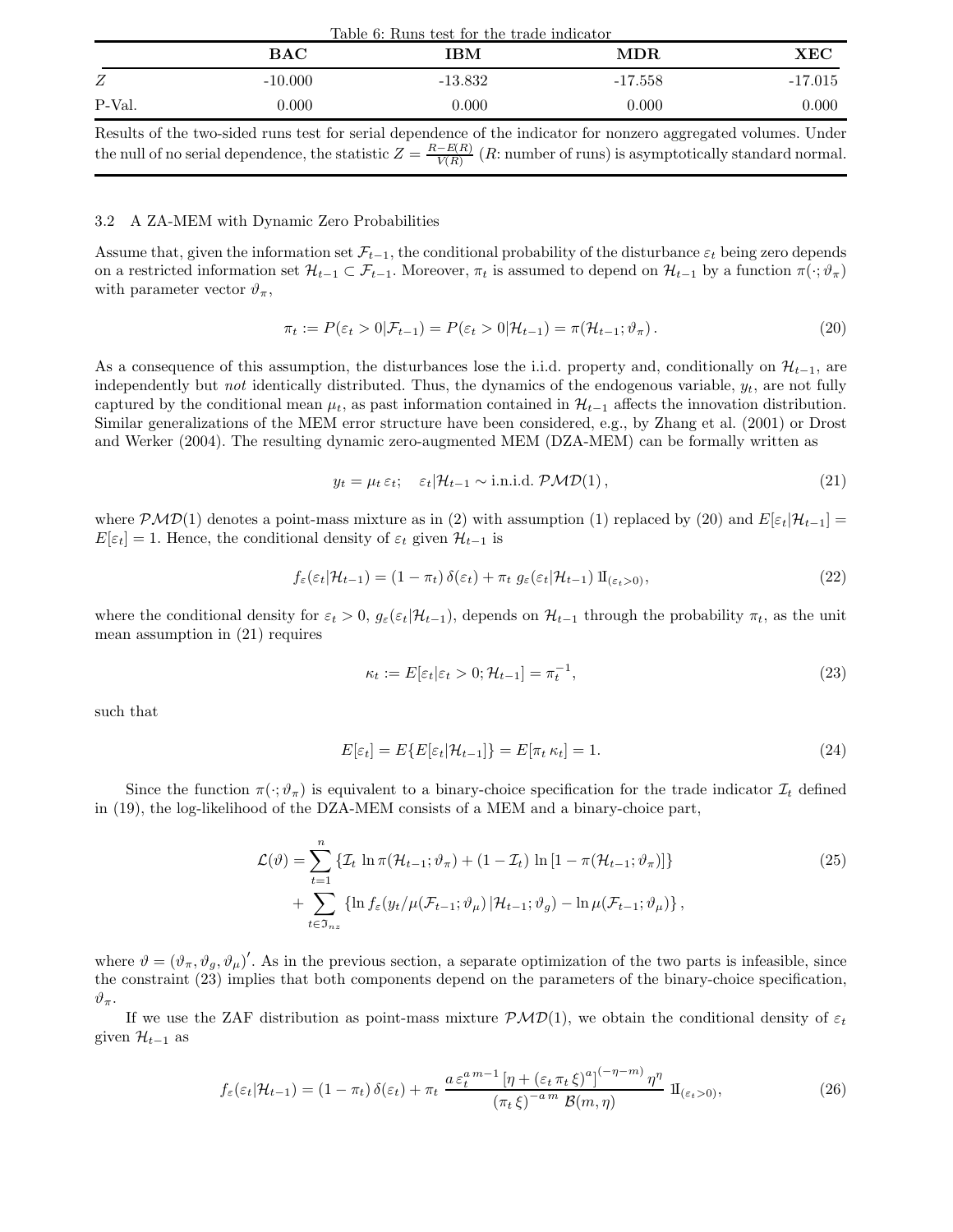where we set  $\lambda_t = (\pi_t \xi)^{-1}$ , with  $\xi$  defined as in (18), to meet the constraint (23). The corresponding log-likelihood function is

$$
\mathcal{L}(\vartheta) = \sum_{t=1}^{n} \left\{ \mathcal{I}_t \ln \pi(\mathcal{H}_{t-1}; \vartheta_\pi) + (1 - \mathcal{I}_t) \ln \left[ 1 - \pi(\mathcal{H}_{t-1}; \vartheta_\pi) \right] \right\}
$$
\n
$$
+ \sum_{t \in \mathfrak{I}_{nz}} \left\{ \log a + (am - 1) \ln y_t - (\eta + m) \ln \left\{ \eta + \left[ y_t \frac{\mu(\mathcal{F}_{t-1}; \vartheta_\mu)}{\pi(\mathcal{H}_{t-1}; \vartheta_\pi)} \xi \right]^a \right\}
$$
\n
$$
+ \eta \ln \eta - am \ln \left[ \frac{\mu(\mathcal{F}_{t-1}; \vartheta_\mu)}{\pi(\mathcal{H}_{t-1}; \vartheta_\pi)} \xi^{-1} \right] - \ln \mathcal{B}(m, \eta) \right\},
$$
\n(27)

where  $\vartheta = (\vartheta_{\pi}, a, m, \eta, \vartheta_{\mu})'$ .

#### 3.3 Dynamic Models for the Trade Indicator

To allow the trade indicator  $\mathcal{I}_t$  to follow a dynamic process, we propose two alternative specifications: a parsimonious autologistic specification and a more flexible parameterization using autoregressive conditional multinomial (ACM) dynamics as proposed by Russell and Engle (2005). By considering the general logistic link function

$$
\pi_t = \pi(\mathcal{H}_{t-1}; \vartheta_\pi) = \frac{\exp(h_t)}{1 + \exp(h_t)},\tag{28}
$$

the autologistic specification for  $h_t = \ln[\pi_t/(1-\pi_t)]$  is given by

$$
h_t = \theta_0 + \sum_{i=1}^l \theta_i \,\Delta_{t-i} + \sum_{i=1}^d \gamma_i \,\mathcal{I}_{t-i},\tag{29}
$$

where  $\Delta_t$  denotes an indicator for large values of the endogenous variable  $y_t$  and is defined as

$$
\Delta_t := \max(y_t - \mathcal{I}_t, 0). \tag{30}
$$

This type of transformation was suggested in a similar setting by Rydberg and Shephard (2003) and accounts for the multicollinearity between the lags of  $y_t$  and  $\mathcal{I}_t$ . The autologistic model has advantages in terms of tractability, such as the concavity of the log-likelihood function, making numerical maximization straightforward. However, since this process does not include a moving average component, it is not able to capture persistent dynamics in the binary sequence. Therefore, as an alternative specification, we propose an ACM specification given by

$$
h_t = \varpi + \sum_{j=1}^{v} \rho_j s_{t-j} + \sum_{j=1}^{w} \zeta_j h_{t-j},
$$
\n(31)

where

$$
s_{t-j} = \frac{\mathcal{I}_{t-j} - \pi_{t-j}}{\sqrt{\pi_{t-j} (1 - \pi_{t-j})}}\tag{32}
$$

denotes the standardized trade indicator. The process  $\{s_t\}$  is a martingale difference sequence with zero mean and unit conditional variance, which implies that  $\{h_t\}$  follows an ARMA process driven by a weak white noise term. Consequently,  $\{h_t\}$  is stationary if all values of z satisfying  $1 - \zeta_1 z - \ldots - \zeta_w z^w = 0$  lie outside the unit circle. For more details, see Russell and Engle (2005).

An appealing feature of the ACM specification in the given framework is its similarity to a MEM. Actually, analogously to a MEM specification, it imposes a linear autoregressive structure for the logistic transformation of the probability  $\pi_t$ , which, in turn, equals the conditional mean of the trade indicator  $\mathcal{I}_t$  given the restricted information set  $\mathcal{H}_{t-1}$ , i.e.,  $E[\mathcal{I}_{t}|\mathcal{H}_{t-1}].$ 

The DZA-MEM dynamics can be straightforwardly extended by covariates which allow to test specific market microstructure hypotheses. Moreover, a further natural extension of the DZA-MEM is to allow for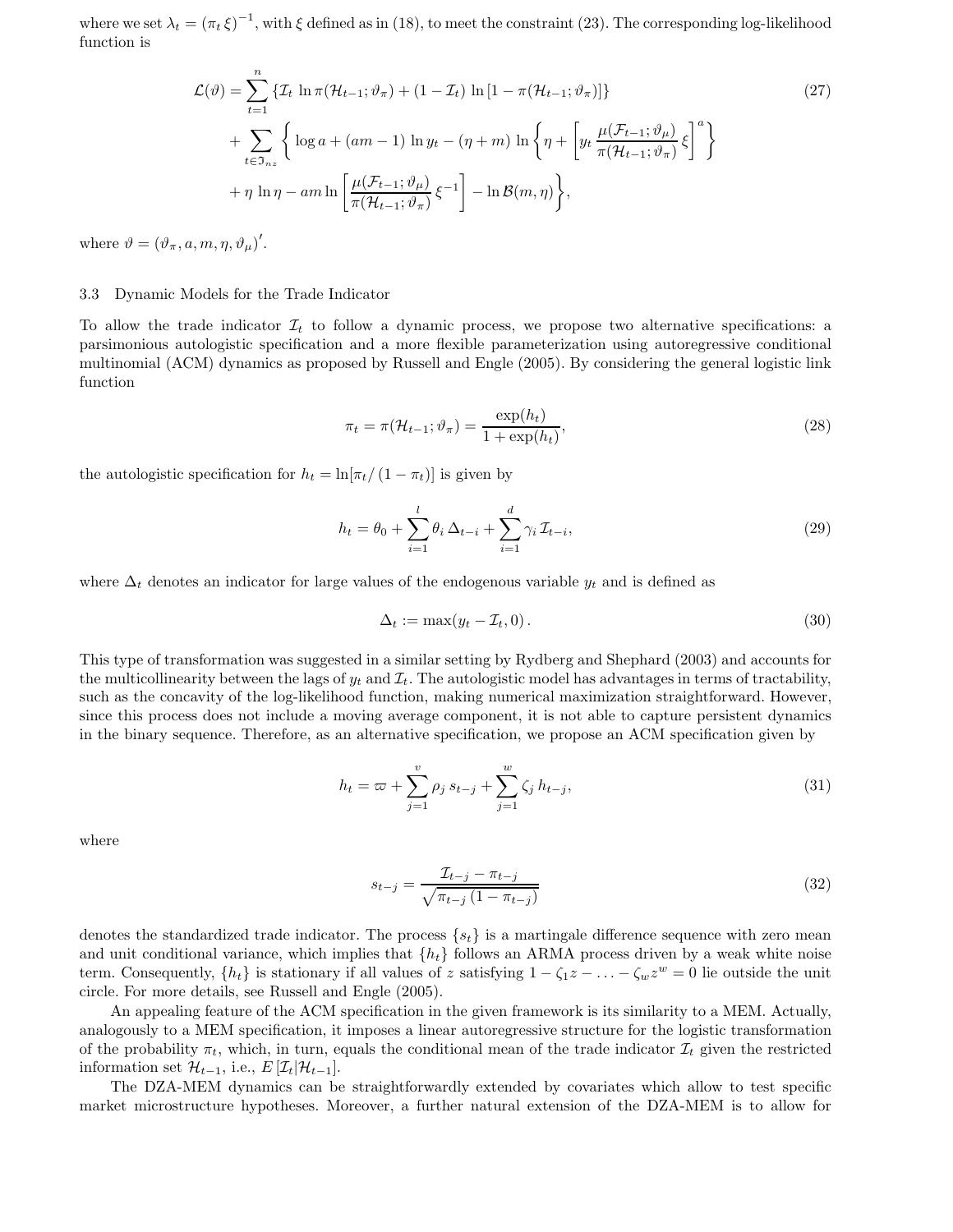dynamic interaction effects between the conditional mean of  $y_t$ ,  $\mu_t$ , and the probability of zero values,  $\pi_t$ . For instance, by allowing for spillovers between both dynamic equations, the DZA-MEM can be modified as

$$
h_{t} = \varpi + \sum_{j=1}^{v} \rho_{j} s_{t-j} + \sum_{j=1}^{w} \zeta_{j} h_{t-j} + \sum_{j=1}^{m} \tau_{j} \mu_{t-j},
$$
  
\n
$$
\ln \mu_{t} = \omega + \sum_{i=1}^{p} \alpha_{i} \ln \varepsilon_{t-i} \operatorname{II}_{(y_{t-i} > 0)} + \sum_{i=1}^{p} \alpha_{i}^{0} \operatorname{II}_{(y_{t-i} = 0)} + \sum_{i=1}^{q} \beta_{i} \ln \mu_{t-i} + \sum_{i=1}^{n} \varrho_{i} \pi_{t-i}.
$$
\n(33)

In the resulting model, the intercepts  $\varpi$  and  $\omega$  are not identified without additional restrictions, as, for instance,  $\varpi = 0$ . Alternatively, or additionally, dynamic spillover effects might be also modeled by the inclusion of the lagged endogenous variables of the two equations, see, e.g., Russell and Engle (2005) in an ACD-ACM context.

#### 3.4 Empirical Evidence on DZA-MEM Processes

We apply a DZA-MEM by parameterizing the conditional mean function  $\mu_t$  based on the Log-MEM specification (17). The lag orders in both dynamic components are chosen according to the Schwarz information criterion. Table 7 shows the estimation results for the DZA-MEM with autologistic binary-choice component. For all stocks, the large volume indicator  $\Delta_t$  has a positive impact on the subsequent trading probability, but only for IBM this effect is significant at a 5% level. However, the lagged trade indicators are significantly positive in almost every case. Thus, trade occurrences are positively autocorrelated, which is in line with empirical market microstructure research (see, e.g., Engle, 2000).

For every stock, all Q-statistics of the autologistic residuals

$$
u_t = \frac{\mathcal{I}_t - \hat{\pi}_t}{\sqrt{\hat{\pi}_t \ (1 - \hat{\pi}_t)}}
$$
(34)

are significant at the 5% level, showing that an autologistic specification does not completely capture the dynamics and is too parsimonious.

As shown by Table 8, dynamic modeling of trade occurrences by an ACM specification yields significantly lower Q-statistics. Hence, the ACM specification seems to fully capture the serial dependence in the trade indicator series, with the parameter estimates underlining the strong persistence in the process. For MDR, the smallest root of the polynomial  $1 - \zeta_1 z - \zeta_2 z^2 = 0$  is not far outside the unit circle, while in the other cases, the coefficient  $\zeta_1$  is close to one, suggesting that the underlying process is very persistent.

#### 3.5 Evaluating the DZA-MEM: Density Forecasts

The evaluation of the DZA-MEM is complicated by the fact that the disturbances are not i.i.d. In particular, the non-identical distribution makes an application of the semiparametric specification test from Section 2.3 impossible. Moreover, since the disturbances are not i.i.d. even given the restricted information set  $\mathcal{H}_{t-1}$ , we cannot employ a transformation that provides standardized i.i.d. innovations as in De Luca and Zuccolotto (2006).

As an alternative, we examine one-step-ahead forecasts of the conditional density of  $y_t$  implied by the DZA-MEM, which we denote by  $f_{t|t-1}(y_t|\mathcal{F}_{t-1})$ . To assess the forecasting performance of our model, we employ evaluation methods as developed by Diebold et al. (1998) and firstly applied to MEM-type models by Bauwens et al. (2004). One difficulty is that these methods are designed for continuous random variables, while we have to deal with a discrete probability mass at zero. Therefore, following Liesenfeld et al. (2006) and Brockwell (2007), we employ a modified version of the test. The idea is to add random noise to the discrete component, ensuring that the c.d.f. is invertible. Hence, we compute randomized probability integral transforms (PITs)

$$
z_t := \begin{cases} U_t F_{t|t-1}(y_t|\mathcal{F}_{t-1}) & \text{if } y_t = 0, \\ F_{t|t-1}(y_t|\mathcal{F}_{t-1}) & \text{if } y_t > 0, \end{cases}
$$
(35)

where  $F_{t|t-1}(y_t|\mathcal{F}_{t-1})$  denotes the c.d.f. corresponding to  $f_{t|t-1}(y_t|\mathcal{F}_{t-1})$ , while  $U_t$  are random variables with  ${U_t}_{t=1}^n$  being i.i.d.  $U(0, 1)$ . Using equation (22), we obtain

$$
z_{t} = \begin{cases} U_{t} (1 - \pi_{t}) & \text{if } y_{t} = 0, \\ (1 - \pi_{t}) + \pi_{t} G_{t|t-1}(y_{t}/\mu_{t}|\mathcal{H}_{t-1}) & \text{if } y_{t} > 0, \end{cases}
$$
(36)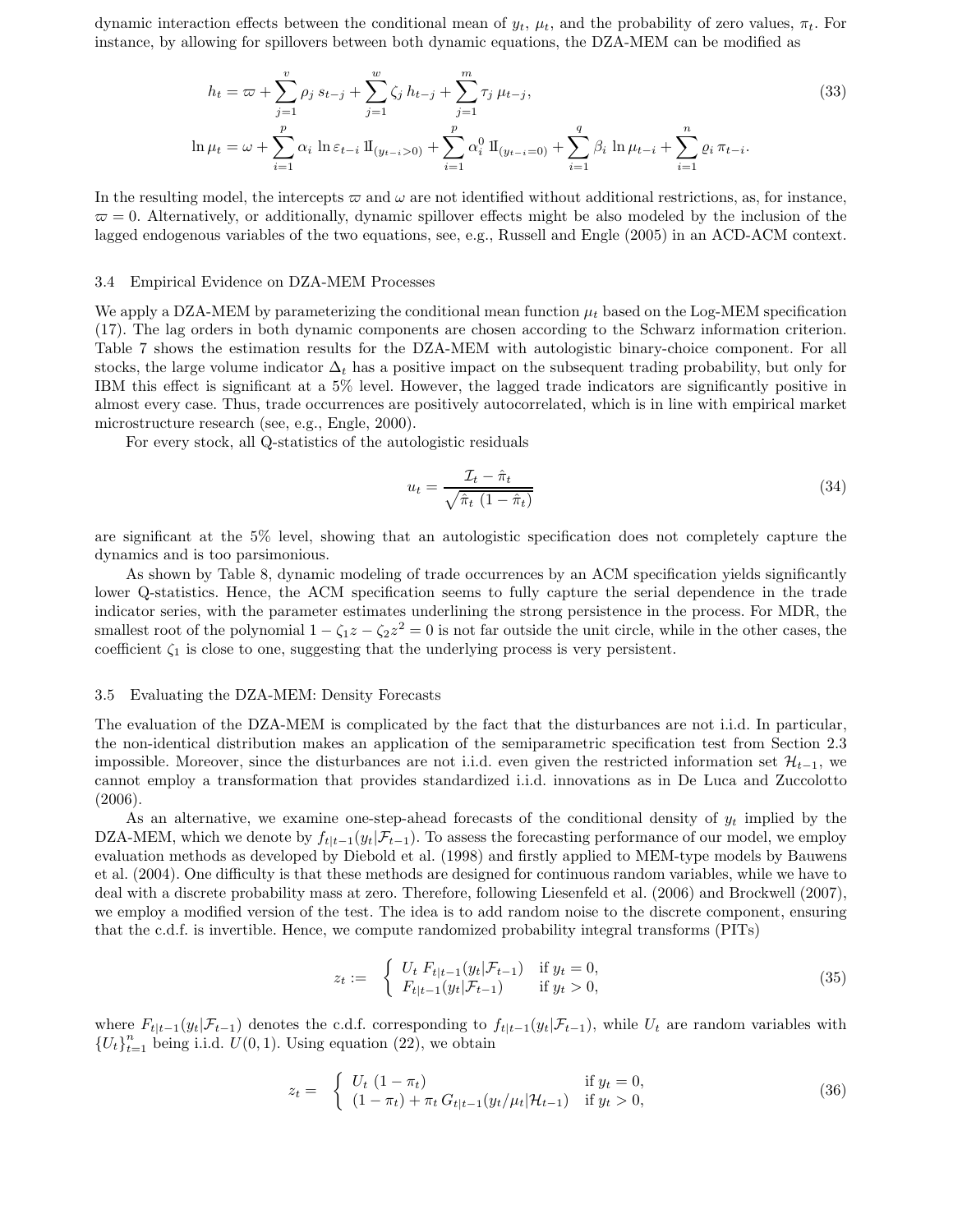|                         | <b>BAC</b>  |           |             | <b>IBM</b>   |              | <b>MDR</b> | <b>XEC</b>   |           |
|-------------------------|-------------|-----------|-------------|--------------|--------------|------------|--------------|-----------|
|                         | Coef.       | T-St.     | Coef.       | T-St.        | Coef.        | T-St.      | Coef.        | T-St.     |
| $\omega$                | 0.047       | 6.522     | $\,0.036\,$ | 8.104        | 0.044        | 6.067      | 0.005        | 1.577     |
| $\alpha_1$              | 0.120       | 11.135    | 0.206       | 9.691        | 0.182        | 14.880     | 0.153        | 8.669     |
| $\alpha_2$              | $-0.060$    | $-4.407$  | $-0.128$    | $-5.685$     |              |            | $-0.056$     | $-3.039$  |
| $\beta_1$               | 0.908       | 58.869    | 0.919       | 115.177      | $\,0.854\,$  | 70.964     | 0.923        | 118.600   |
|                         | $-0.416$    | $-6.146$  | $-0.310$    | $-3.895$     | $-0.133$     | $-8.873$   | $-0.260$     | $-7.412$  |
| $\alpha_1^0\\alpha_2^0$ | 0.345       | 4.939     | 0.223       | 2.981        |              |            | 0.218        | 6.058     |
| $\,m$                   | 1.755       | 10.270    | 653.760     | 4.193        | 450.064      | 11.143     | 507.708      | $9.435\,$ |
| $\eta$                  | 562.562     | 8.006     | 7.719       | 22.007       | 5.393        | 13.260     | 2.729        | 14.331    |
| $\boldsymbol{a}$        | 0.560       | 17.809    | 0.378       | 52.429       | 0.493        | 24.486     | 0.862        | 25.311    |
| $\theta_0$              | $-0.390$    | $-1.748$  | $-0.937$    | $-4.780$     | $-1.440$     | $-30.669$  | $-1.196$     | $-22.787$ |
| $\theta_1$              | 0.080       | 1.788     | 0.087       | 2.987        | 0.009        | 1.430      | 0.021        | 1.550     |
| $\gamma_1$              | 0.697       | 5.971     | $0.456\,$   | $5.755\,$    | 0.453        | 10.860     | 0.525        | 10.599    |
| $\gamma_2$              | 0.591       | 5.313     | 0.217       | 3.743        | $0.359\,$    | 8.981      | 0.213        | 5.874     |
| $\gamma_3$              | 0.400       | 3.473     | $0.349\,$   | 6.553        | 0.257        | 6.357      | 0.211        | 5.909     |
| $\gamma_4$              | 0.719       | 6.755     | 0.299       | 5.584        | 0.305        | 7.717      | 0.164        | 4.595     |
| $\gamma_5$              | 0.637       | $5.860\,$ | $0.153\,$   | 2.229        | 0.263        | 6.715      | $0.120\,$    | 3.501     |
| $\gamma_6$              |             |           | $0.115\,$   | 1.227        | $0.154\,$    | $3.942\,$  | 0.209        | 5.959     |
| $\gamma_7$              |             |           | $\,0.194\,$ | $3.424\,$    | 0.228        | $5.864\,$  | 0.126        | 3.526     |
| $\gamma_8$              |             |           | 0.177       | 2.446        | 0.259        | 6.599      | 0.209        | 5.875     |
| $\gamma_9$              |             |           | $0.201\,$   | 2.871        | 0.119        | $3.077\,$  | 0.153        | $4.316\,$ |
| $\gamma_{10}$           |             |           | $\,0.164\,$ | $1.912\,$    | 0.203        | 5.184      | $0.125\,$    | 3.596     |
| $\gamma_{11}$           |             |           | $0.202\,$   | 3.744        |              |            | 0.133        | 3.652     |
| $\gamma_{12}$           |             |           | 0.204       | 4.038        |              |            | 0.210        | 6.009     |
| $\mathcal{L}$           | $-9217.064$ |           |             | $-10581.962$ | $-10083.494$ |            | $-10585.878$ |           |
| <b>SIC</b>              | 18577.504   |           |             | 21370.032    | 20337.240    |            | 21377.865    |           |
| Q(20)                   | 183.111     |           |             | 51.498       | 51.409       |            | 64.732       |           |
| Q(50)                   | 446.024     |           |             | 247.462      | 167.692      |            | 227.053      |           |
| Q(100)                  | 827.023     |           |             | 538.224      | 325.533      |            | 445.320      |           |

Table 7: Estimation results – DZA-MEM with autologistic component

where  $G_{t|t-1}(y_t/\mu_t|\mathcal{H}_{t-1})$  is the c.d.f. corresponding to  $g_{t|t-1}(y_t/\mu_t|\mathcal{H}_{t-1})$ , which denotes the one-step-ahead forecast of the conditional density of the disturbance  $\varepsilon_t$  for  $\varepsilon_t > 0$  evaluated at  $y_t/\mu_t$ . For a DZA-MEM based on the ZAF distribution, it follows that

$$
z_{t} = \begin{cases} U_{t} (1 - \pi_{t}) & \text{if } y_{t} = 0, \\ (1 - \pi_{t}) + \pi_{t} \left[ \mathcal{B}(c; m, \eta) / \mathcal{B}(m, \eta) \right] & \text{if } y_{t} > 0, \end{cases}
$$
(37)

where  $\mathcal{B}(c; m, \eta) := \int_0^c t^{m-1} (1-t)^{\eta-1} dt$  is the incomplete beta function evaluated at

$$
c := (y_t \,\mu_t^{-1} \,\pi_t \,\xi)^a \left[ \eta + (y_t \,\mu_t^{-1} \,\pi_t \,\xi)^a \right]^{-1}.
$$
\n(38)

If the series of one-step-ahead forecasts,  $f_{t|t-1}(y_t|\mathcal{F}_{t-1})$ , coincides with the true conditional densities,  $f_Y(y_t|\mathcal{F}_{t-1})$ , the  $z_t$  sequence is i.i.d.  $U(0, 1)$ , see Brockwell (2007) for a proof. While Diebold et al. (1998) recommend a visual inspection of the properties of the  $z_t$ 's, we also check for uniformity using the Pearson- $\chi^2$ and Kolmogorov-Smirnov (KS) tests. In addition, following Berkowitz (2001) we compute the normal quantile transformation  $z_t^{\text{tr}} := \Phi^{-1}(z_t)$ , where  $\Phi^{-1}(\cdot)$  denotes the inverse c.d.f. of the standard normal distribution. As is well-known, i.i.d. uniformity of the  $z_t$ 's implies that the  $z_t^{\text{tr}}$  sequence is i.i.d.  $N(0, 1)$ . To verify normality, we

Maximum likelihood estimates of the DZA-MEM based on the ZAF distribution with autologistic specification for the binary choice component. The Q-statistics are based on the residuals of the autologistic component. 5% (1%) critical values of the Q-statistics with 20, 50 and 100 lags are 31.41 (37.57), 67.51 (76.15) and 124.34 (135.81), respectively. The autologistic residuals are defined as:  $u_t = \frac{\mathcal{I}_t - \hat{\pi}_t}{\sqrt{\hat{\pi}}$  $\frac{\mathcal{L}_t - \pi_t}{\hat{\pi}_t (1-\hat{\pi}_t)}.$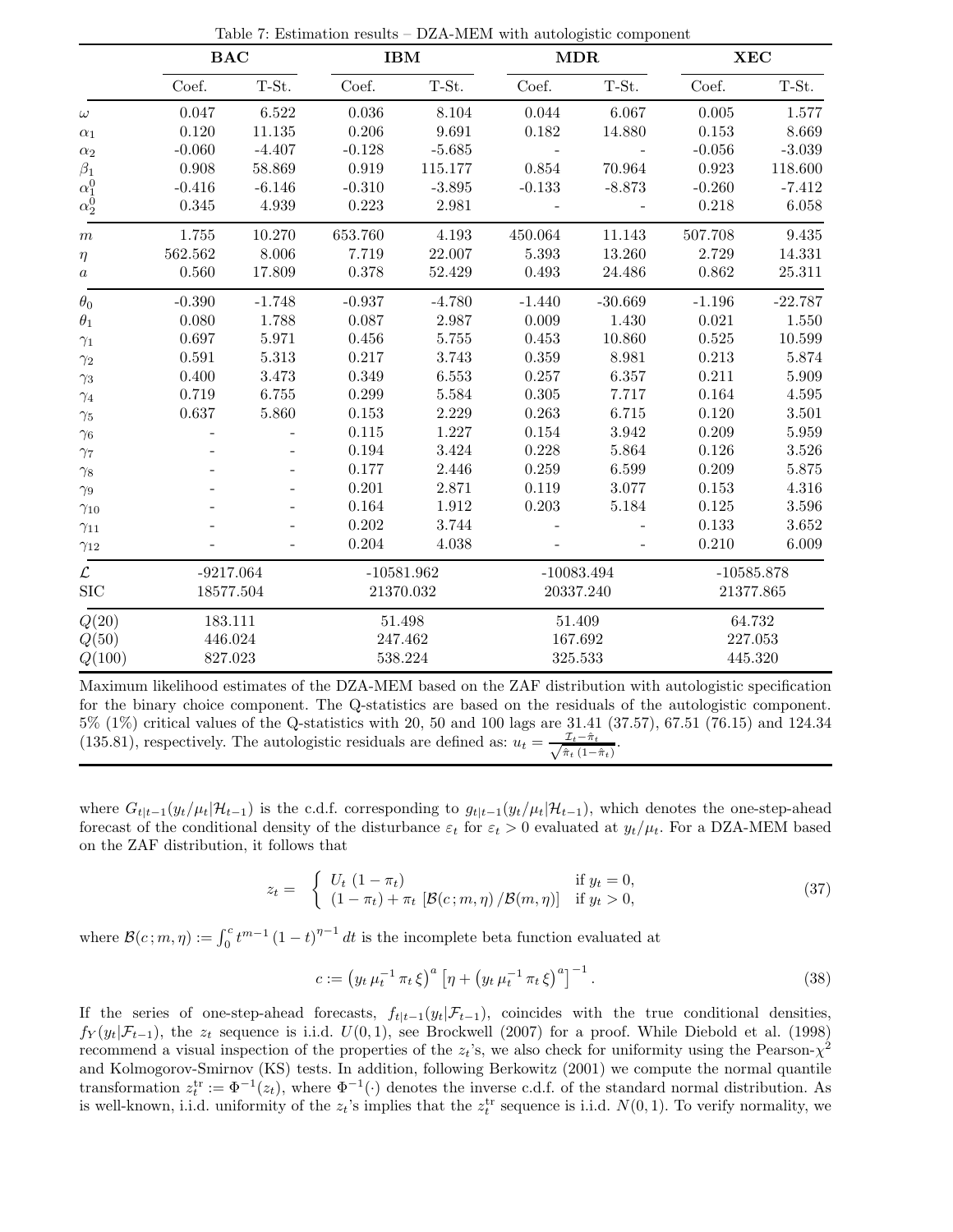|                  | <b>BAC</b> |             |          | <b>IBM</b>   |          | <b>MDR</b>  |          | <b>XEC</b>   |  |
|------------------|------------|-------------|----------|--------------|----------|-------------|----------|--------------|--|
|                  | Coef.      | T-St.       | Coef.    | T-St.        | Coef.    | T-St.       | Coef.    | T-St.        |  |
| $\omega$         | 0.047      | 7.378       | 0.034    | 10.855       | 0.037    | 8.048       | 0.012    | $5.676\,$    |  |
| $\alpha_1$       | 0.117      | 10.941      | 0.186    | 12.419       | 0.107    | 10.055      | 0.130    | 7.914        |  |
| $\alpha_2$       | $-0.060$   | $-4.478$    | $-0.122$ | $-7.589$     |          |             | $-0.063$ | $-3.629$     |  |
| $\beta_1$        | 0.913      | 68.542      | 0.935    | 157.746      | 0.925    | 97.593      | 0.950    | 210.962      |  |
| $\alpha_1^0$     | $-0.409$   | $-6.243$    | $-0.290$ | $-7.392$     | $-0.092$ | $-9.030$    | $-0.215$ | $-6.563$     |  |
| $\alpha_2^0$     | 0.311      | 4.577       | 0.199    | 5.054        |          |             | 0.170    | 5.128        |  |
| $\boldsymbol{m}$ | 1.701      | 11.707      | 653.999  | 3.791        | 452.493  | 5.375       | 507.657  | 11.273       |  |
| $\eta$           | 562.562    | 9.848       | 7.523    | 10.040       | 3.636    | 9.763       | 2.249    | 11.319       |  |
| $\boldsymbol{a}$ | 0.570      | 20.125      | 0.385    | 19.177       | 0.618    | 18.001      | 0.972    | 19.707       |  |
| $\varpi$         | 0.018      | 3.304       | 0.006    | 2.946        | 0.000    | $-0.855$    | 0.001    | 0.574        |  |
| $\rho_1$         | 0.195      | 5.835       | 0.183    | 7.911        | 0.146    | 10.818      | 0.203    | 9.696        |  |
| $\rho_2$         | $-0.077$   | $-2.267$    | $-0.099$ | $-4.325$     | $-0.132$ | $-9.907$    | $-0.125$ | $-5.945$     |  |
| $\zeta_1$        | 0.993      | 501.627     | 0.995    | 664.373      | 1.806    | 116.644     | 0.993    | 683.977      |  |
| $\zeta_2$        |            |             |          |              | $-0.807$ | $-51.669$   |          |              |  |
| $\mathcal{L}$    |            | $-9114.437$ |          | $-10475.223$ |          | $-9969.811$ |          | $-10453.388$ |  |
| $\rm SIC$        |            | 18345.367   |          | 21066.941    |          | 20047.150   |          | 21023.271    |  |
| Q(20)            |            | 36.885      |          | 34.602       |          | 37.773      |          | 16.338       |  |
| Q(50)            |            | $71.301\,$  |          | 55.415       |          | 75.476      |          | 33.972       |  |
| Q(100)           |            | 128.234     |          | 104.017      | 114.527  |             | 97.845   |              |  |

Table 8: Estimation results – DZA-MEM with ACM component

Maximum likelihood estimates of the DZA-MEM based on the ZAF distribution with ACM specification for the binary choice component. The Q-statistics are based on the residuals of the ACM component. 5% (1%) critical values of the Q-statistics with 20, 50 and 100 lags are 31.41 (37.57), 67.51 (76.15) and 124.34 (135.81), respectively. The ACM residuals are defined as:  $u_t = \mathcal{I}_t$ − $\hat{\pi}_t$  $\sqrt{\hat{\pi}_t(1-\hat{\pi}_t)}$ .

consider the omnibus tests proposed by Bowman and Shenton (1975) and Doornik and Hansen (2008), which will be referred to as BS and DH test, respectively.

Appendix A describes the setup and reports the results of a power study for the above distribution tests based on both in-sample and out-of-sample PITs. In the latter case, estimation is carried out using the first two thirds of the dataset, while density forecasts and PITs are computed for the last third of the sample. The results can be summarized as follows. First, the power with respect to misspecifications of the error distribution is high for all tests with rejection rates being close or equal to one. Second, the detection of misspecifications of zero dynamics is somewhat lower. However, the power of all tests increases substantially when evaluating outof-sample instead of in-sample density forecasts. Finally, there are noticeable performance differences between the four tests. In the in-sample setting, the BS and DH tests offer the highest power, while the KS test performs relatively poor. For out-of-sample forecasts, the KS test becomes the most powerful one. Due to the reported power gains in this setting, but also motivated by the higher practical relevance, we focus on the evaluation of out-of-sample forecasts in the empirical application below.‡

Table 9 shows the results of the distribution tests for the out-of-sample randomized PITs and their transformed counterparts implied by the DZA-ACM-MEM. As above, the model was estimated using the first two thirds of the sample, while density forecasts were computed for the last third. For all stocks and both the  $\chi^2$  and KS test, we cannot reject the null hypothesis of uniformity of the PITs at a significance level of 5%. Similarly, the BS and DH statistic, checking for normality of the transformed PITs, are insignificant at the 5% level in all cases. These findings are underlined by the histograms of the out-of-sample PITs depicted in Figure 6. For all stocks, most bars are well within the 95% confidence bounds, which indicates a satisfactory density forecasting performance.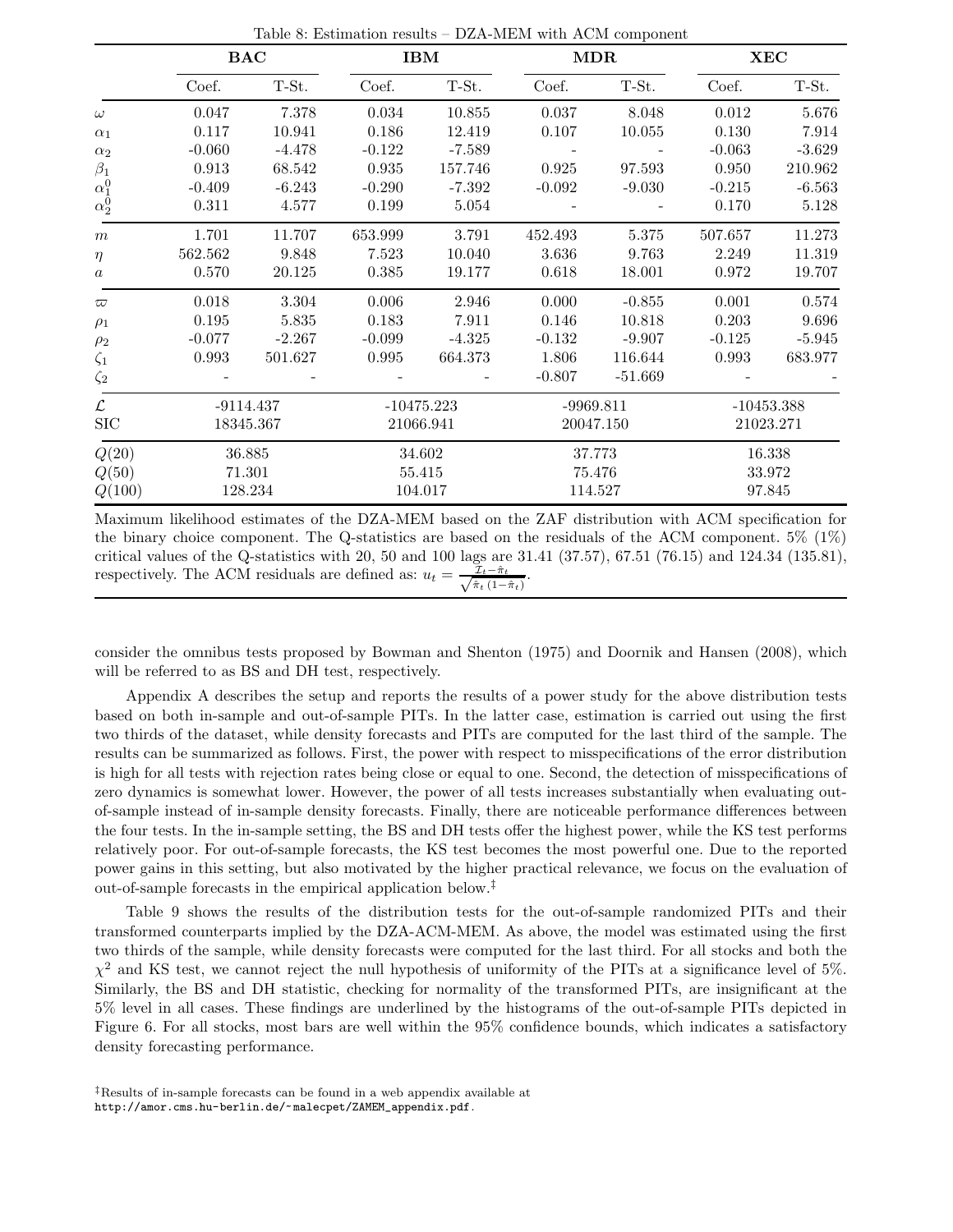|                               |            | Table 9: Distribution tests for (transformed) out-of-sample PITs |       |       |
|-------------------------------|------------|------------------------------------------------------------------|-------|-------|
|                               | <b>BAC</b> | <b>IBM</b>                                                       | MDR   | XEC   |
|                               |            | Uniformity of PITs                                               |       |       |
| $\chi^2_{\rm P-Val}$          | 0.243      | 0.818                                                            | 0.887 | 0.752 |
| $\mathrm{KS}_{\mathrm{Stat}}$ | 0.022      | 0.013                                                            | 0.024 | 0.017 |
|                               |            | Normality of Transformed PITs                                    |       |       |
| $BS_{P-Val}$                  | 0.100      | 0.474                                                            | 0.713 | 0.385 |
| $DHP-Val$                     | 0.109      | 0.463                                                            | 0.765 | 0.414 |

P-values of the  $\chi^2$  test and statistic of the Kolmogorov-Smirnov test (KS) for uniformity of out-of-sample randomized PITs. 5% and 1%-critical values of the KS test are 0.027 and 0.032, respectively. In addition, p-values of the Bowman-Shenton (BS) and Doornik-Hansen test (DH) for normality of transformed randomized PITs are reported. The estimated model is the DZA-ACM-MEM. Two thirds of the sample are used for estimation, one third for evaluation.



Figure 6: Histograms of out-of-sample PIT sequences. Histograms of the out-of-sample randomized probability integral transforms based on the estimated DZA-ACM-MEM. Two thirds of the entire sample are used for estimation, one third for evaluation. The dashed lines represent approximate 95% confidence intervals for the bin heights under the null that the PITs are i.i.d. uniform.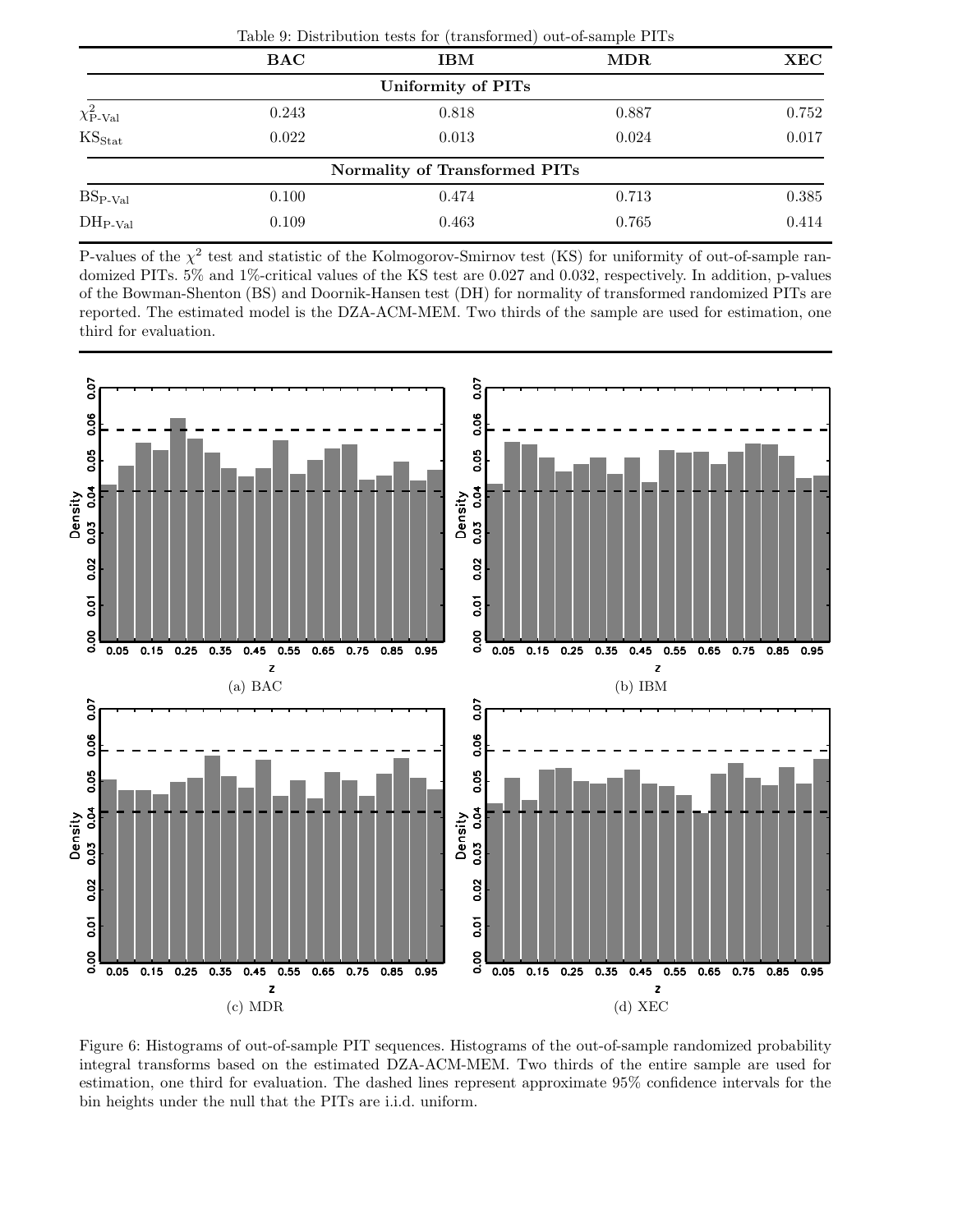#### **4 Conclusions**

We propose a model for autoregressive positive-valued variables with excess zero outcomes. These properties are typical for time-aggregated financial high-frequency data and cannot be appropriately handled in extant approaches.

In order to capture observations clustered at zero, we introduce a new point-mass mixture distribution, which consists of a discrete component at zero and a flexible continuous distribution for the strictly positive part of the support. To evaluate such a distribution, a novel semiparametric specification test tailored for pointmass mixture distributions is introduced. Finally, to accommodate serial dependencies in the data we incorporate the proposed point-mass mixture into a new type of multiplicative error model (MEM) capturing the dynamics of both zero occurrences and strictly positive values. In a simulation study, we demonstrate that in the presence of zero observations, maximum likelihood estimation of the resulting zero-augmented MEM (ZA-MEM) offers clear efficiency gains compared to exponential QML and the proposed specification test exhibits excellent power in detecting misspecifications of the error distribution.

Empirical evidence based on cumulated trading volumes of four NYSE stocks shows that the zero-augmented MEM on the basis of the proposed point-mass mixture captures the distributional and dynamic properties of the data very well. The best fit is shown for a specification incorporating a two-state ACM component for the trade indicator. Besides MEM dynamics in trading volumes, the model also explains individual dynamics in trade occurrences and produces good out-of-sample density forecasts.

Further possible applications include the modelling of absolute returns revealing a non-trivial proportion of zero outcomes or the modelling of irregularly-spaced high-frequency data, where zero durations occur as a consequence of simultaneous transactions. An alternative motivation for continuous-discrete mixture distributions is, for instance, the clustering of trade sizes at round numbers, which is caused by the well-known preference of traders for round lot sizes.

Finally, our modeling framework is sufficiently flexible to be extended in various ways, e.g., to allow for dynamic spillovers between the two types of dynamics or incorporating other exogenous regressors. Moreover, it should be straightforward to extend the model to a multivariate setting, in the spirit of, e.g. Manganelli (2005), Cipollini et al. (2006) or Hautsch (2008). Here, the modeling of equidistant high-frequency data is particularly useful as the regular sampling grid avoids the technical complications caused by the asynchronicity of observations. An interesting application of a multivariate extension would be the simultaneous analysis of trading volumes on several exchanges. In this context, the occurrence of zero volumes on specific venues only could be interpreted as a substitution effect, while zero volumes on all exchanges would indicate a complete lack of information.

# **Acknowledgements**

For constructive comments and suggestions we thank Eric Renault and an anonymous referee, the participants of the 2011 European Meeting of the Econometric Society, the 2011 Humboldt-Copenhagen Conference on Financial Econometrics and workshops at Humboldt-Universität zu Berlin. This research is supported by the Deutsche Forschungsgemeinschaft (DFG) via the Collaborative Research Center 649 "Economic Risk".

#### **A Power of Distribution Tests for Probability Integral Transforms**

We simulate 1000 samples of length 8000 considering two DGPs. They are equivalent to DGPs 1 and 2 from the simulation study in Section 2.4 with the exception that the constant probability of nonzero observations is replaced by ACM dynamics as in (28), (31) and (32). The autoregressive and moving-average parameters  $\rho_1$  and  $\zeta_1$  are chosen in line with the estimates obtained in the empirical application. The constant  $\varpi$  is specified such that the initial value of  $\pi_t$  equals 0.5 and about 0.9 for DGP 1 and 2, respectively.

For each DGP, we estimate the following models, all assuming the correct specification of the conditional mean  $\mu_t$ :<sup>§</sup>

- E-MEM: MEM (21), where  $PMD(1)$  is based on  $\pi = 1$  and  $g_{\varepsilon}(\varepsilon_t) = f_{\varepsilon}(\varepsilon_t)$  is the standard exponential density.
- G-ZA-MEM: MEM (21), where  $\mathcal{PMD}(1)$  is based on a constant  $\pi_t = \pi$  and  $g_{\varepsilon}(\varepsilon_t)$  is the gamma density with shape parameter m and scale parameter  $\lambda = (\pi m)^{-1}$ .

§Results for two additional DGPs and more estimated models can be found in the web appendix available at http://amor.cms.hu-berlin.de/~malecpet/ZAMEM\_appendix.pdf.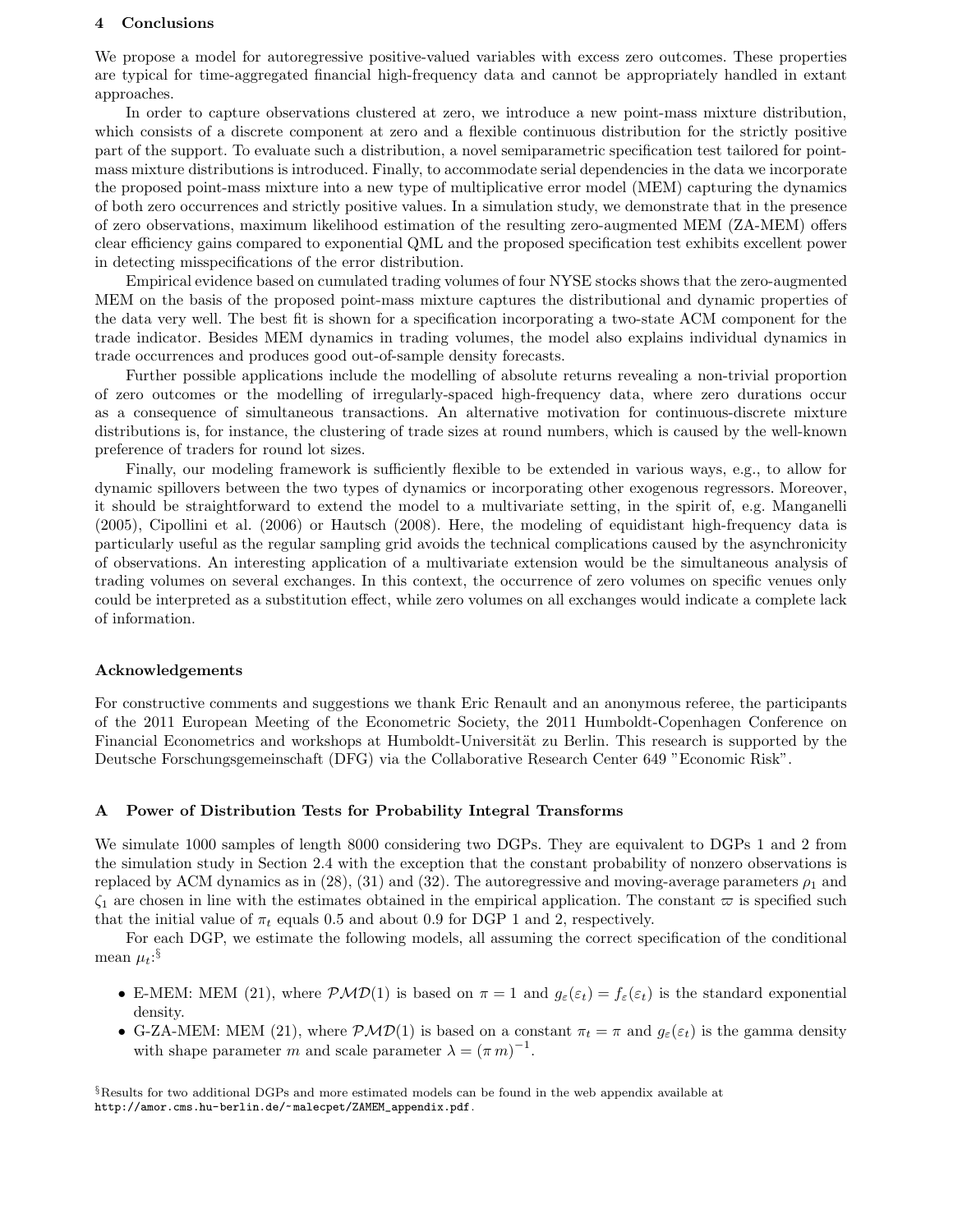- ZA-MEM: MEM (21), where  $PMD(1)$  is the ZAF density (26) with constant  $\pi_t = \pi$  and scale parameter  $\lambda = (\pi \xi)^{-1}.$
- G-LOG-DZA-MEM: MEM (21), where  $PMD(1)$  is based on the autologistic model (28) and (29) with  $l = 0$  and  $d = 1$  for  $\pi_t$ , while  $g_{\varepsilon}(\varepsilon_t)$  is the gamma density with scale  $\lambda_t = (\pi_t m)^{-1}$ .
- LOG-DZA-MEM: MEM (21), where  $PMD(1)$  is the ZAF density (26) with the autologistic model (28) and (29), where  $l = 0$  and  $d = 1$ , for  $\pi_t$ , while  $\lambda_t = (\pi_t \xi)^{-1}$ .
- G-ACM-DZA-MEM: same as G-LOG-DZA-MEM but the ACM model in (28), (31) and (32) with  $v = w = 1$  is assumed for  $\pi_t$ .

The results of the power study are reported in Table 10.

|                               |                  |           |                  |                | Table 10: Power of distribution tests for (transformed) PITs |           |                  |           |  |  |
|-------------------------------|------------------|-----------|------------------|----------------|--------------------------------------------------------------|-----------|------------------|-----------|--|--|
|                               |                  | In-Sample |                  |                | Out-of-Sample                                                |           |                  |           |  |  |
|                               | DGP <sub>1</sub> |           | DGP <sub>2</sub> |                | DGP <sub>1</sub>                                             |           | DGP <sub>2</sub> |           |  |  |
| Est. Model $\setminus \alpha$ | $0.05\,$         | 0.01      | 0.05             | $0.01\,$       | $0.05\,$                                                     | 0.01      | $0.05\,$         | 0.01      |  |  |
|                               |                  |           |                  |                | Pearson- $\chi^2$                                            |           |                  |           |  |  |
| E-MEM                         | $1.000\,$        | 1.000     | $1.000\,$        | $1.000\,$      | $1.000\,$                                                    | $1.000\,$ | 1.000            | 1.000     |  |  |
| G-ZA-MEM                      | $1.000\,$        | 1.000     | $1.000\,$        | 1.000          | 1.000                                                        | $1.000\,$ | 1.000            | $1.000\,$ |  |  |
| ZA-MEM                        | 0.025            | 0.003     | 0.015            | 0.003          | 0.669                                                        | 0.571     | 0.721            | 0.641     |  |  |
| G-LOG-DZA-MEM                 | $1.000\,$        | 1.000     | 1.000            | 1.000          | 1.000                                                        | 1.000     | 1.000            | $1.000\,$ |  |  |
| LOG-DZA-MEM                   | 0.047            | 0.008     | 0.229            | 0.088          | 0.608                                                        | 0.500     | 0.711            | 0.603     |  |  |
| G-ACM-DZA-MEM                 | 1.000            | 1.000     | 1.000            | 1.000          | 1.000                                                        | 1.000     | 0.995            | 0.988     |  |  |
|                               |                  |           |                  |                | Kolmogorov-Smirnov                                           |           |                  |           |  |  |
| E-MEM                         | 1.000            | 1.000     | 1.000            | 1.000          | 1.000                                                        | 1.000     | 1.000            | 1.000     |  |  |
| G-ZA-MEM                      | 1.000            | 1.000     | 1.000            | 1.000          | 1.000                                                        | 1.000     | 1.000            | $1.000\,$ |  |  |
| ZA-MEM                        | 0.000            | 0.000     | 0.002            | 0.001          | 0.706                                                        | 0.609     | 0.811            | 0.764     |  |  |
| G-LOG-DZA-MEM                 | 1.000            | 1.000     | 1.000            | 1.000          | 1.000                                                        | 1.000     | 1.000            | 1.000     |  |  |
| LOG-DZA-MEM                   | 0.000            | 0.000     | $0.005\,$        | 0.000          | 0.651                                                        | 0.535     | 0.792            | 0.713     |  |  |
| G-ACM-DZA-MEM                 | $1.000\,$        | 1.000     | 1.000            | 1.000          | 1.000                                                        | 1.000     | 0.997            | 0.984     |  |  |
|                               | Bowman-Shenton   |           |                  |                |                                                              |           |                  |           |  |  |
| E-MEM                         | 1.000            | 1.000     | 1.000            | 1.000          | 1.000                                                        | 1.000     | 1.000            | 1.000     |  |  |
| G-ZA-MEM                      | $1.000\,$        | 1.000     | $1.000\,$        | 1.000          | $1.000\,$                                                    | $1.000\,$ | 1.000            | $1.000\,$ |  |  |
| ZA-MEM                        | 0.015            | 0.002     | 0.015            | 0.001          | 0.325                                                        | 0.194     | 0.499            | 0.364     |  |  |
| G-LOG-DZA-MEM                 | $1.000\,$        | 1.000     | 1.000            | 1.000          | 1.000                                                        | 1.000     | 1.000            | 1.000     |  |  |
| LOG-DZA-MEM                   | 0.144            | 0.030     | 0.114            | 0.018          | 0.307                                                        | 0.154     | 0.439            | $0.302\,$ |  |  |
| G-ACM-DZA-MEM                 | 1.000            | 1.000     | 1.000            | 1.000          | 1.000                                                        | 1.000     | 1.000            | $1.000\,$ |  |  |
|                               |                  |           |                  | Doornik-Hansen |                                                              |           |                  |           |  |  |
| E-MEM                         | $1.000\,$        | 1.000     | 1.000            | 1.000          | 1.000                                                        | $1.000\,$ | 1.000            | 1.000     |  |  |
| G-ZA-MEM                      | 1.000            | 1.000     | 1.000            | 1.000          | $1.000\,$                                                    | 1.000     | 1.000            | 1.000     |  |  |
| ZA-MEM                        | 0.017            | 0.002     | 0.016            | 0.001          | 0.333                                                        | 0.199     | 0.513            | 0.365     |  |  |
| G-LOG-DZA-MEM                 | 1.000            | 1.000     | 1.000            | 1.000          | 1.000                                                        | 1.000     | 1.000            | 1.000     |  |  |
| LOG-DZA-MEM                   | 0.159            | 0.044     | 0.121            | 0.025          | 0.316                                                        | 0.164     | 0.439            | 0.312     |  |  |
| G-ACM-DZA-MEM                 | $1.000\,$        | 1.000     | 1.000            | 1.000          | 1.000                                                        | 1.000     | 1.000            | $1.000\,$ |  |  |

Rejection rates of Pearson- $\chi^2$  and Kolmogorov-Smirnov test for uniformity of PITs, as well as of Bowman-Shenton and Doornik-Hansen test for normality of transformed PITs. Both DGPs assume a DZA-Log-MEM based on a ZAF distribution with  $a = 0.6$ ,  $m = 100$ ,  $\eta = 3.3$  and conditional mean parameters  $\omega = 0.05$ ,  $\alpha_1 = 0.05, \beta_1 = 0.9, \alpha_1^0 = -0.005. \pi_t$  follows ACM dynamics with  $\rho_1 = 0.15, \zeta_1 = 0.99$  and  $\varpi = 0.022$  (DGP 1) or  $\pi = 0$  (DGP 2). For every replication, six models are estimated and (randomized) PITs are computed. In the out-of-sample setting, models are estimated using the first two thirds of the sample and PITs are computed based on the remaining third of the dataset. The study uses 1000 replications and a sample size of 8000.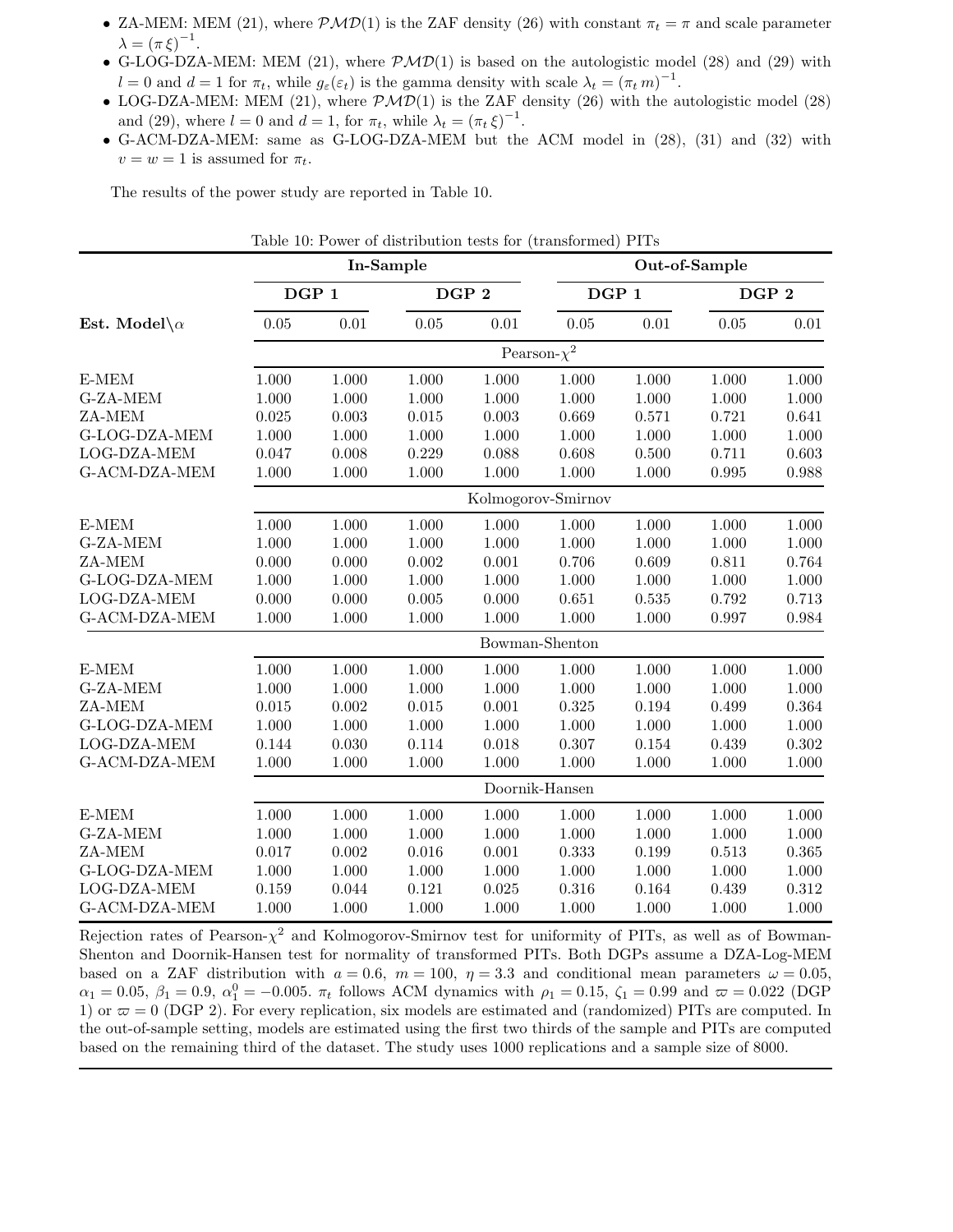# **References**

- Allen, D., F. Chan, M. McAleer, and S. Peiris (2008): "Finite sample properties of the QMLE for the Log-ACD model: application to Australian stocks," *Journal of Econometrics*, 147, 163–185.
- Bauwens, L., F. Galli, and P. Giot (2003): "The moments of Log-ACD models," CORE Discussion Paper.
- Bauwens, L. and P. Giot (2000): "The logarithmic ACD model: an application to the bid-ask quote process of three NYSE stocks," *Annales D'Economie et de Statistique*, 60, 117–149.
- BAUWENS, L., P. GIOT, J. GRAMMIG, AND D. VEREDAS (2004): "A comparison of financial duration models via density forecasts," *International Journal of Forecasting*, 20, 589–609.
- BAUWENS, L. AND N. HAUTSCH (2008): "Modeling financial high-frequency data with point processes," in *Handbook of Financial Time Series*, ed. by T. G. Andersen, R. A. Davis, J.-P. Kreiss, and T. Mikosch, Heidelberg: Springer, 23–68.
- Berkowitz, J. (2001): "Testing Density Forecasts, With Applications to Risk Management," *Journal of Business & Economic Statistics*, 19, 465–474.
- BOWMAN, K. O. AND L. R. SHENTON (1975): "Omnibus test contours for departures from normality based on  $\sqrt{b_1}$  and  $b_2$ ," *Biometrika*, 62, 243250.
- Brockwell, A. (2007): "Universal residuals: a multivariate transformation," *Stat Probab Lett.*, 77, 1473–1478.
- Brownlees, C. T., F. Cipollini, and G. M. Gallo (2010): "Intra-daily volume modeling and prediction for algorithmic trading," *Journal of Financial Econometrics*, 8, 1–30.
- Chen, S. (2000): "Probability density function estimation using gamma kernels," *Annals of the Institute of Statistical Mathematics*, 52, 471–480.
- Cheng, M., J. Fan, and J. Marron (1997): "On automatic boundary corrections," *The Annals of Statistics*, 25, 1691–1708.
- Cipollini, F., R. F. Engle, and G. M. Gallo (2006): "Vector multiplicative error models: representation and inference," NYU Working Paper No. Fin-07-048.
- De Luca, G. and G. M. Gallo (2004): "Mixture Processes for Financial Intradaily Durations," *Studies in Nonlinear Dynamics & Econometrics*, 8, –.
- DE LUCA, G. AND P. ZUCCOLOTTO (2006): "Regime-switching pareto distributions for ACD models," *Computational Statistics & Data Analysis*, 51, 2179–2191.
- DIEBOLD, F. X., T. A. GUNTHER, AND A. S. TAY (1998): "Evaluating density forecasts with application to financial risk management," *International Economic Review*, 39, 863–883.
- Doornik, J. and H. Hansen (2008): "An Omnibus Test for Univariate and Multivariate Normality," *Oxford Bulletin of Economics and Statistics*, 70, 927–939.
- Drost, F. C. and B. J. M. Werker (2004): "Semiparametric duration models," *Journal of Business and Economic Statistics*, 22, 40–50.
- Duan, N. J., W. G. Manning, C. N. Morris, and J. P. Newhouse (1983): "A comparison of alternative models for the demand for medical care," *Journal of Business and Economic Statistics*, 1, 115–126.
- Easley, D. and M. O'Hara (1992): "Time and the process of security price adjustment," *Journal of Finance*, 47, 577–605.
- Engle, R. F. (2000): "The econometrics of ultra-high-frequency-data," *Econometrica*, 68, 1–22.
- ——— (2002): "New frontiers for ARCH models," *Journal of Applied Econometrics*, 17, 425–446.
- ENGLE, R. F. AND G. M. GALLO (2006): "A multiple indicators model for volatility using intra-daily data," *Journal of Econometrics*, 131, 3–27.
- ENGLE, R. F. AND J. RUSSELL (1998): "Autoregressive conditional duration: a new model for irregularly spaced transaction data," *Econometrica*, 66, 1127–1162.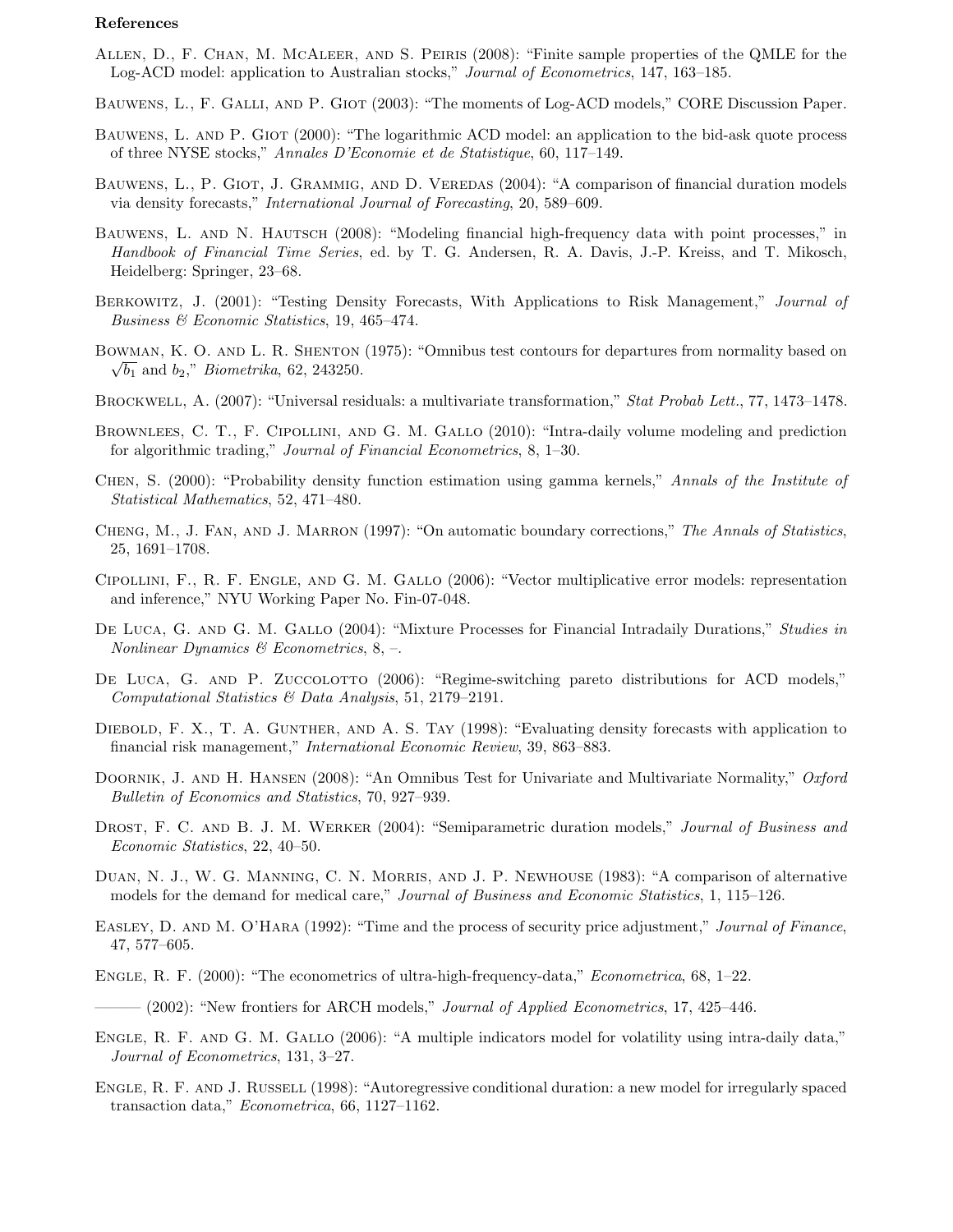Fan, Y. (1994): "Testing the goodness of of fit of a parametric density function by kernel method," *Econometric Theory*, 10, 316–356.

——— (1998): "Goodness-of-fit tests based on kernel density estimators with fixed smoothing parameters," *Econometric Theory*, 14, 604–621.

- FERNANDES, M. AND J. GRAMMIG (2005): "Nonparametric specification tests for conditional duration models," *Journal of Econometrics*, 127, 35–68.
- FERNANDES, M. AND P. MONTEIRO (2005): "Central limit theorem for asymmmetric kernel functionals," *Annals of the Institute of Statistical Mathematics*, 57, 425–442.
- GASSER, T. AND H. MÜLLER (1979): "Kernel estimation of regression functions," in *Lecture Notes in Mathematics 757*, ed. by T. Gasser and M. Rosenblatt, Heidelberg: Springer, 23–68.
- HAGMANN, M. AND O. SCAILLET (2007): "Local multiplicative bias correction for asymmetric kernel density estimators," *Journal of Econometrics*, 141, 213–249.
- HÄRDLE, W., N. HAUTSCH, AND A. MIHOCI (2012): "Local Adaptive Multiplicative Error Models for High-Frequency Forecasts," Discussion Paper 2012-31, CRC 649, Humboldt-Universität zu Berlin.
- HAUTSCH, N. (2003): "Assessing the Risk of Liquidity Suppliers on the Basis of Excess Demand Intensities," *Journal of Financial Econometrics*, 1, 189–215.
	- ——— (2004): *Modelling Irregularly Spaced Financial Data: Theory and Practice of Dynamic Duration Models*, Berlin: Springer.
	- ——— (2008): "Capturing common components in high-frequency financial time series: A multivariate stochastic multiplicative error model," *Journal of Economic Dynamics & Control*, 32, 3978–4009.
- HJORT, N. L. AND I. K. GLAD (1995): "Nonparametric density estimation with a parametric start," *The Annals of Statistics*, 23, 882–904.
- Johnson, N. L., S. Kotz, and N. Balakrishnan (1994): *Continuous Univariate Distributions, Volumes I and II*, New York: John Wiley and Sons, second ed.
- Jones, M. (1993): "Simple boundary correction for kernel density estimation," *Statistics and Computing*, 3, 135–146.
- Lancaster, T. (1997): *The Econometric Analysis of Transition Data*, Cambridge: Cambridge University Press.
- Lanne, M. (2006): "A mixture multiplicative error model for realized volatility," *Journal of Financial Econometrics*, 4, 594–616.
- Liesenfeld, R., I. Nolte, and W. Pohlmeier (2006): "Modeling financial transaction price movements: a dynamic integer count model," *Empirical Economics*, 30, 795–825.
- Lo, A. W. and A. C. MacKinlay (1990): "An econometric analysis of nonsynchronous trading," *Journal of Econometrics*, 45, 181–211.
- MALEC, P. AND M. SCHIENLE (2012): "Nonparametric Kernel Density Estimation Near the Boundary," Discussion Paper, CRC 649, Humboldt-Universität zu Berlin.
- Manganelli, S. (2005): "Duration, Volume and volatility impact of trades," *Journal of Financial Markets*, 8, 377–399.
- O'Hara, M., C. Yao, and M. Ye (2011): "What's Not There: The Odd-Lot Bias in TAQ Data," Johnson School Research Paper Series 31-2011.
- O'Hara, M. and M. Ye (2011): "Is Market Fragmentation Harming Market Quality?" *Journal of Financial Economics*, 100, 459 – 474.
- Russell, J. R. and R. F. Engle (2005): "A discrete-state continuous-time model of financial transactions prices and times: the autoregressive conditional multinomial-autoregressive conditional duration model," *Journal of Business & Economic Statistics*, 23, 166–180.